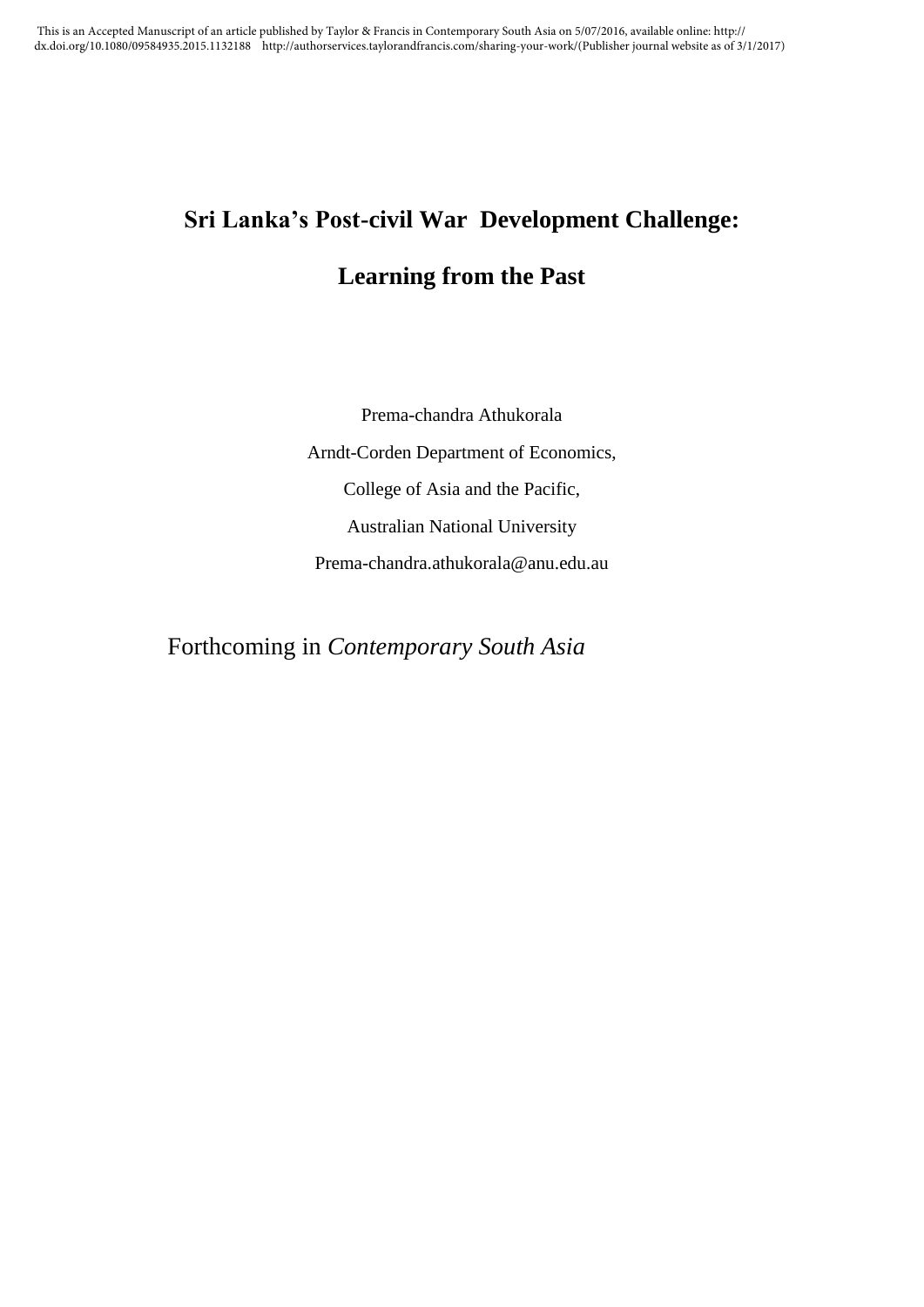## **Sri Lanka's Post-civil War Development Challenge: Learning from the Past**

#### Prema-chandra Athukorala

*Arndt-Corden Department of Economics, Crawford School of Public Policy, Australian National University, Australia*

The end of the ethnic conflict in Sri Lanka in 2009 generated widespread expectations of a period of sustained economic growth, building on the achievements of the liberalisation reforms over three previous decades. However, recent developments have dampened that optimism, rekindling fears that Sri Lanka's tale of missed opportunities may continue. The analysis in this paper suggests that return to the failed past policies of inward-oriented development strategies offers no viable solutions for the economic problems confronting Sri Lanka.

**Key words:** Sri Lanka**,** ethnic conflict, economic growth, trade liberalization, foreign debt

## **Introduction**

Sri Lanka had been trapped for a quarter of a century in a bloody separatist war until 2009 when the government crushed the separatist forces and achieved a decisive military victory. The end of the war generated a surge of optimism about the economic prospects for Sri Lanka, with high expectations that the country would embark on a period of sustained economic growth.

The immediate post-civil war period appeared to validate that optimism. With renewed confidence, Sri Lanka experienced a substantial economic recovery. But, as the large and rapidly growing literature on post-civil war recovery has shown, a resurgence of growth in the immediate aftermath of an end to a violent conflict is no guarantee of a sustained recovery over the medium to long term.<sup>1</sup> In Sri Lanka's case, it has not taken long for the early optimism to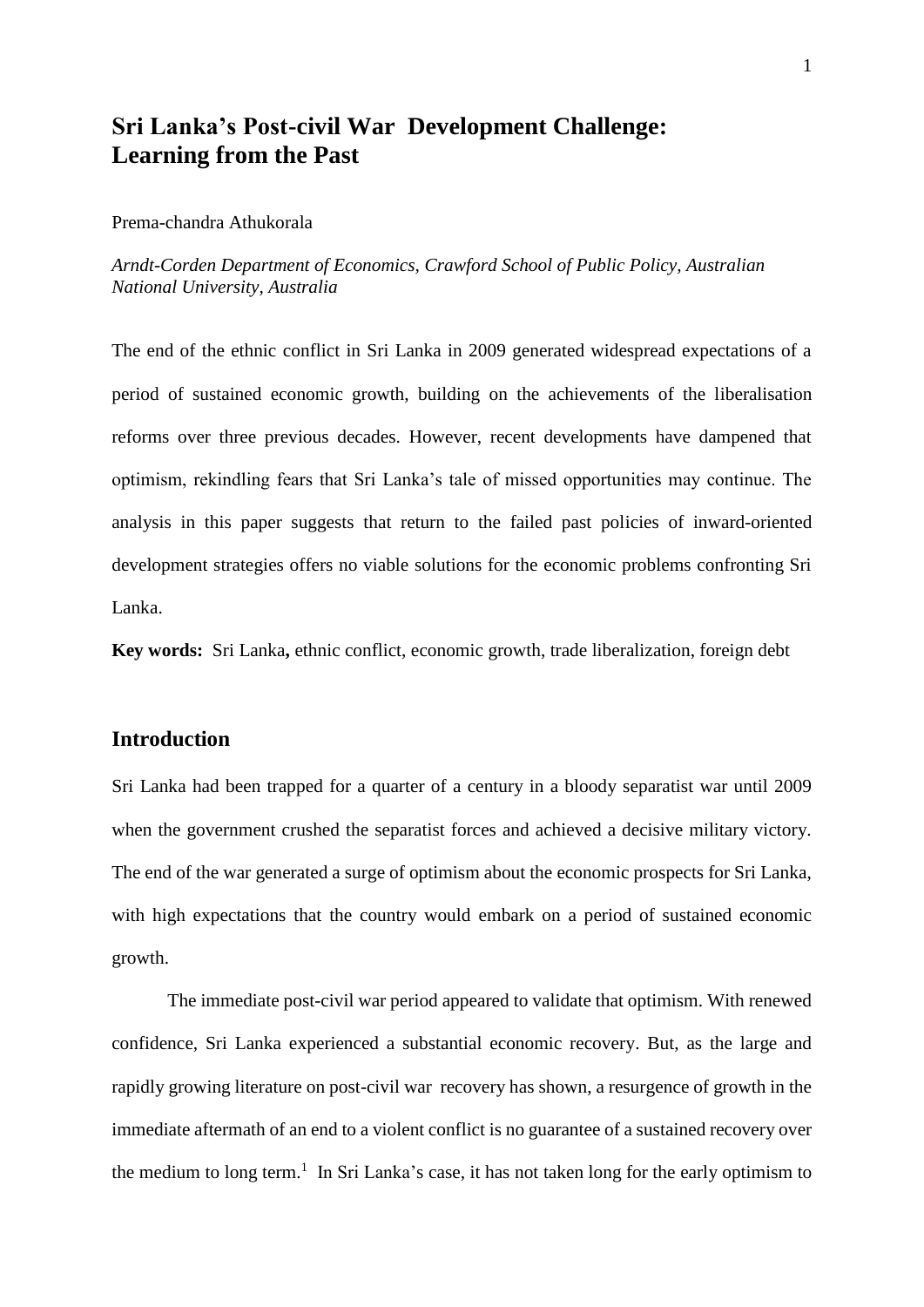fade. By 2014 there were clear signs that debt-fuelled growth dynamism was not sustainable. Also, despite the glowing headline economic numbers, early signs of popular dissatisfaction with the economic performance and complaints about the increasing cost of living had begun to emerge. A clear warning signal of waning electoral support came from the provincial council elections held in September 2014 in one of the nine provinces in the country, where the government share of the votes slumped from 72% to 51%. In November 2014 President Mahinda Rajapaksa called a snap election, two full years ahead of his second six year term, anticipating further erosion of his electoral support as economic conditions worsening. At the election held on 8 January 2015, in a stunning change in the political regime in the country, the common opposition candidate, Maithripala Sirisena emerged victorious, with the share of total votes received by the incumbent president falling to 47.6% from 57.9% in the previous election.

In this context, this paper aims to contribute to the debate on economic reforms for sustainable growth in Sri Lanka during the post-civil war era by examining the recent experiences from a historical perspective. he paper begins with an overview of policy-making and economic performance during the post-independence period until the late 1990s, focussing specifically on the economic liberalisation reforms initiated in the late 1970s and their outcome. The next section discusses changes in the policy scene since the late 1990s that shaped policy making in the post-civil war period and the key elements of the new development strategy. The following examines recent macroeconomic developments with particular attention to the role of public sector investments, fiscal deficit and external financing issues and their implications for the sustainability of the post-civil war growth momentum.The final section offers some concluding remarks.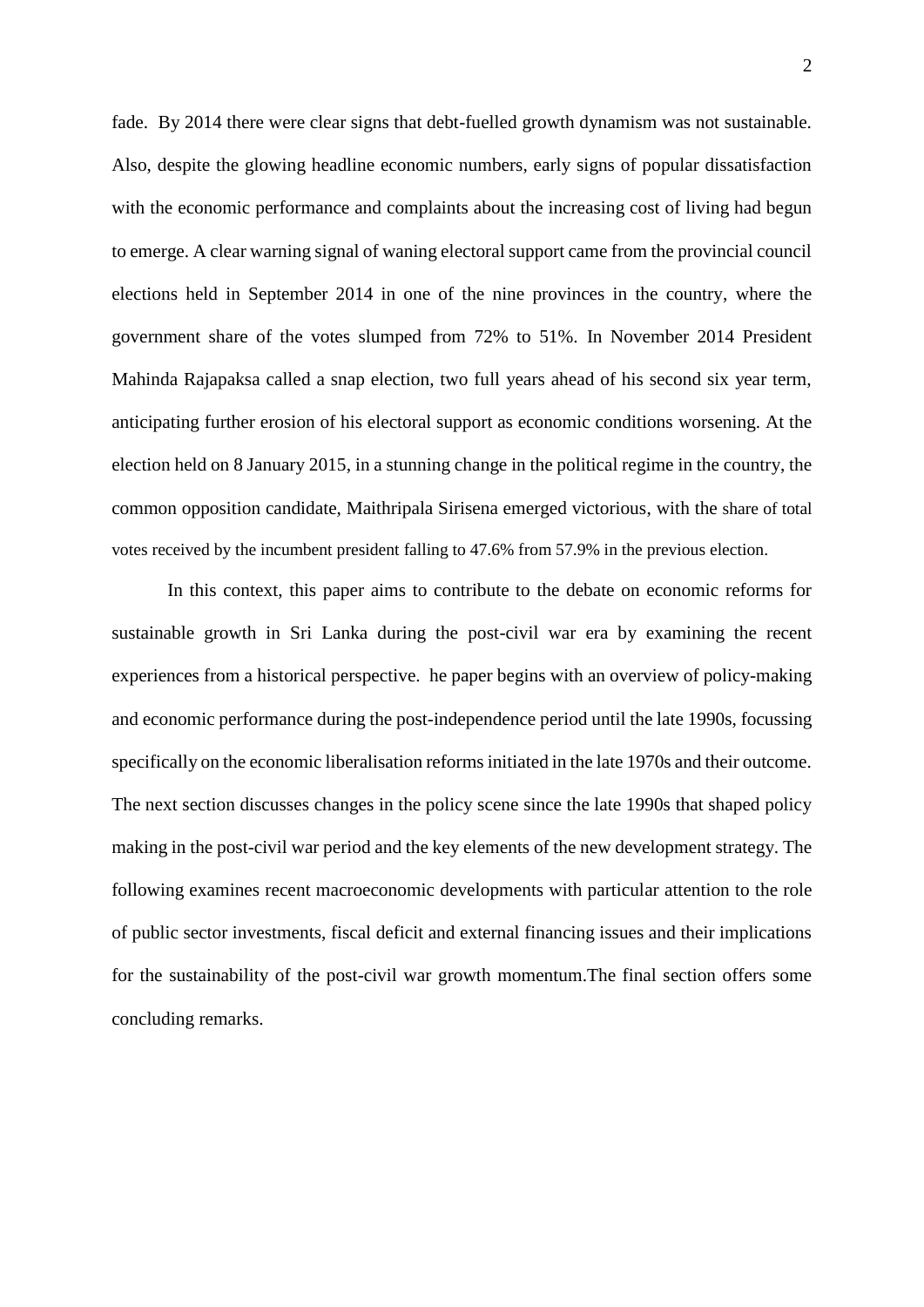## **Historical context**

In 1948, Sri Lanka ('Ceylon' until 1972) entered Independence well placed for continuing economic achievement. At that time, and well into the 1950s, Sri Lanka ranked as one of the most prosperous Asian countries, with per capita income (and other development indicators) placing it not only well above its South Asian neighbours but also much ahead of countries such as South Korea and Thailand (Kravis et al 1983). It was also favoured with many early advantages which were not shared by most other Asian countries: strategic location in the Indian Ocean<sup>2</sup>, an open economy with a vibrant export sector, a high level of education, an absence of extreme poverty and inequality, a relatively well-developed physical infrastructure, and a broad-based and efficient administrative apparatus. It was 'an oasis of stability, peace and order' (de Silva 1981, 489) in a region of violent conflict and turmoil. The balance of payments position was healthy, backed by large foreign exchange reserves and a sound budgetary position. All of these initial conditions had provided the setting for the expectation that, of all post-colonial nations, Sri Lanka would prove 'the best in Asia' (Jiggins 1973, 26).

But the early promise of strong economic growth was not sustained. During the two decades from about the early 1960s growth of Sri Lanka's per capita income fell way behind the fast growing East Asian economies, rapidly converging to the levels of its South Asian neighbours (Athukorala and Rajapatirana 2000, Snodgrass 1998). Until about the mid-1960s, Sri Lanka's standards of living, measured by the usual indicators such as adult literary, life expectancy, infant mortality remained well above those of other developing countries. From then, however, the picture turned out to be less impressive when one shifts from a single-period cross-country comparison to a time series analysis that takes into account Sri Lanka's capacity to improve upon the highly favourable initial position (Bhalla and Glewwe 1986, Dunham and Jayasuriya 2000). The standards of living in Korea, Taiwan and some other high-performing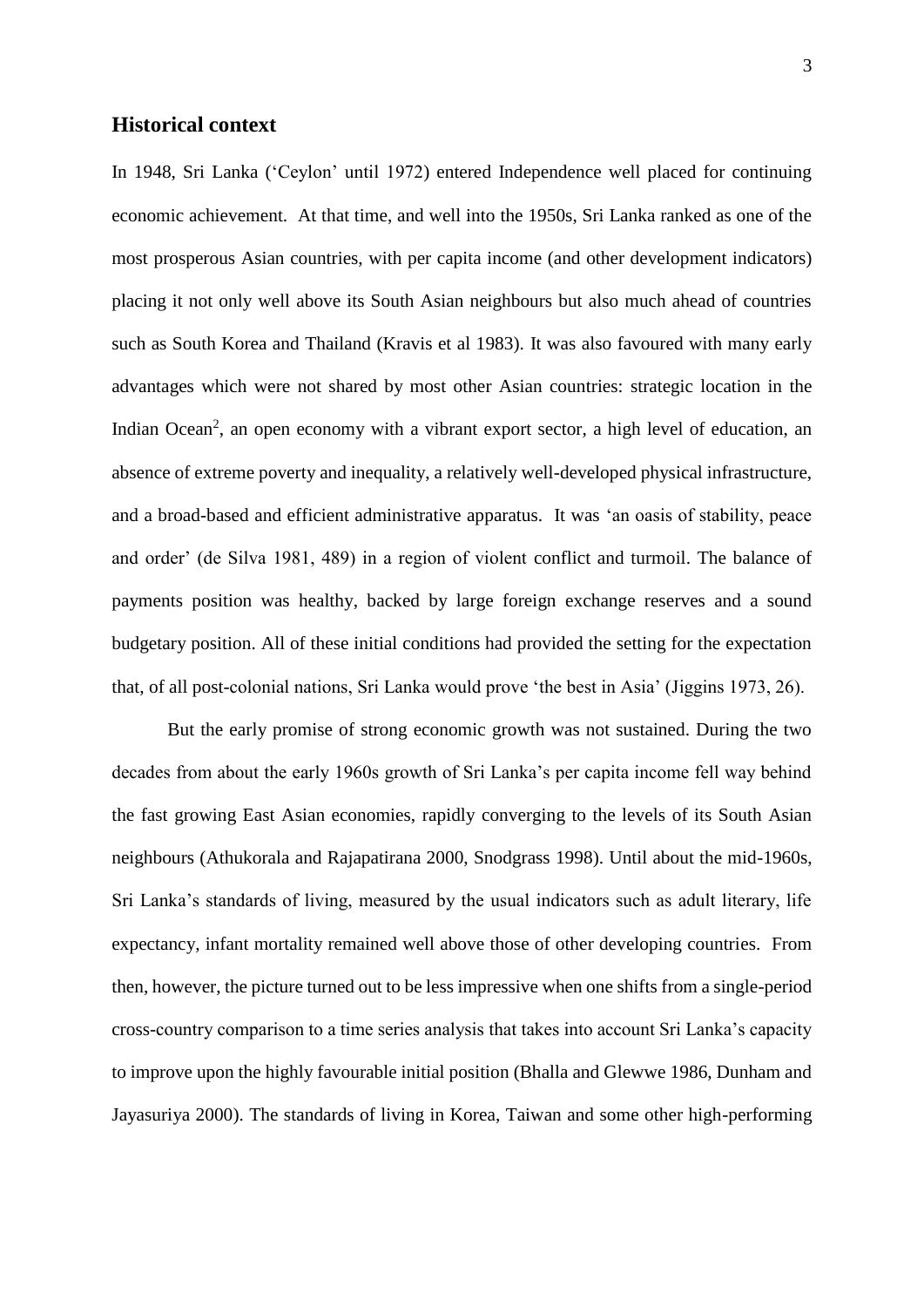economies in Asia had begun to improve more rapidly than Sri Lanka. There were also indications of deterioration in the quality of education and health care (World Bank 2004).

 The reasons for Sri Lanka's growth slowdown during this period have been the subject of much debate.<sup>3</sup> Many analysts, particularly those associated with international donor agencies such as the World Bank, argued during the 1960s and the 1970s that government expenditures on health, nutrition, and education were primarily responsible for the slowdown by diverting government resources away from direct growth-oriented investments. Of course there would have been some room for redressing the investment-redistribution trade-off through better targeting of social welfare services, which were provided free of charge irrespective of the income status of the recipients. However, there are strong reasons to argue that the primary cause of the slide to slow growth and stagnation was the turn away from international trade in favour of inward-looking policies as it has been illustrated by the East Asia experience (Perkin 2013), government expenditure on human capital development could have played a vital complementary role in economic growth and structural transformation of the country under a market-friendly, outward-oriented development strategy.

During the first decade after independence, Sri Lanka continued to remain an opentrading nation with only relatively minor trade and foreign exchange restrictions and liberal domestic policies. However, from the late 1950s onwards, a combination of change in political leadership and balance-of-payments difficulties led to the adoption of a state-led importsubstitution industrialization strategy. Import restrictions, initially imposed to address payments difficulties, became increasingly more restrictive as the development strategy shifted to import-substitution policies and led to pervasive state interventions in the economy. By the mid-1970s, the Sri Lankan economy was one of the most inward-oriented and regulated economies outside the communist bloc, characterized by stringent trade and exchange controls and by pervasive state interventions in all areas of economic activity. Widespread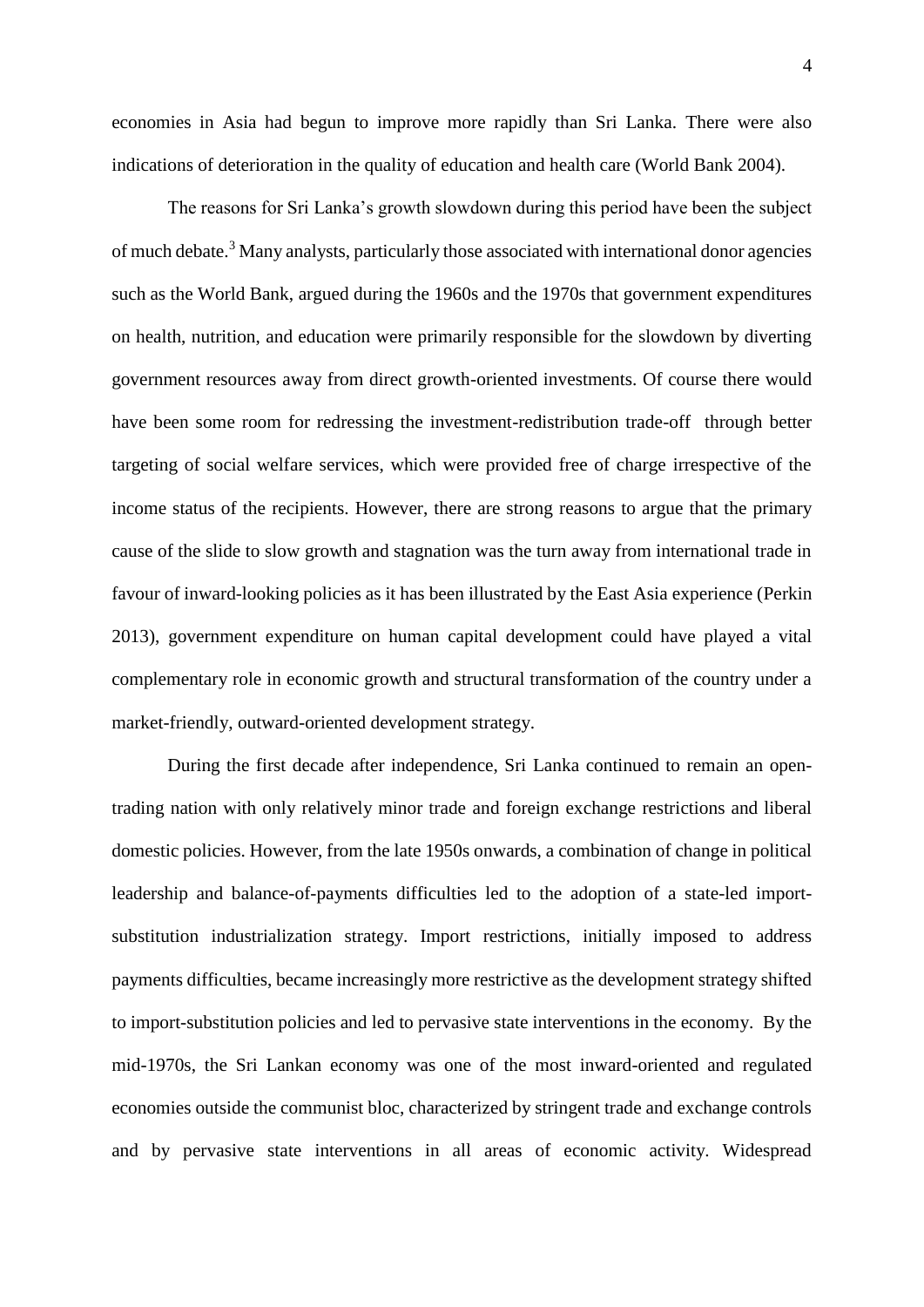5

nationalization measures and threats, coupled with various economic controls, had effectively marginalized the private sector in the economy. The annual average growth rate of per capita GNP declined from 2.8% in the 1960s to a mere 0.7% during 1970-77 (Athukorala and Jayasuriya 1994, 28).<sup>4</sup>

As a reaction to the dismal economic outcome of the inward-looking policy, in 1977 Sri Lanka embarked on an extensive economic liberalization process that marked a decisive break with decades of protectionist policies.<sup>5</sup> The first round of reforms carried out during 1977-79 included a significant trade policy reforms; opening up the economy to foreign direct investment (FDI), with new incentives for export-oriented foreign direct investment (FDI) under an attractive Free Trade Zone (FTZ) scheme and constitutional guarantee against nationalisation of foreign assets without compensation;<sup>6</sup> abolition of the multiple exchange rates followed by a sharp devaluation of the unified exchange rate; and the introduction of limits on direct public sector participation in the economy.

Sri Lanka's ability to reap benefits from this remarkable policy transition was seriously hampered by the escalation of the ethnic conflict in the early 1980s.<sup>7</sup> During 1983-2009 the economy continued to be burdened by the massive military expenditure (which increased from 1% to 5.0 % of GDP between 1984 and  $2008$ <sup>8</sup> and its consequences for macroeconomic instability. The Northern Province and large parts of the Eastern Province (which together account for one-third of Sri Lanka's total land area and almost 12% of the population) remained mostly cut off from the national economy. Even in the rest of the country, prospects for attracting foreign investment, particularly in long-term ventures, was seriously hampered by the lingering fear of sporadic attacks by the rebels. The government's preoccupation with the civil war also hampered capturing the full benefits of economic opening through delays and inconsistencies in the implementation of the reform processes.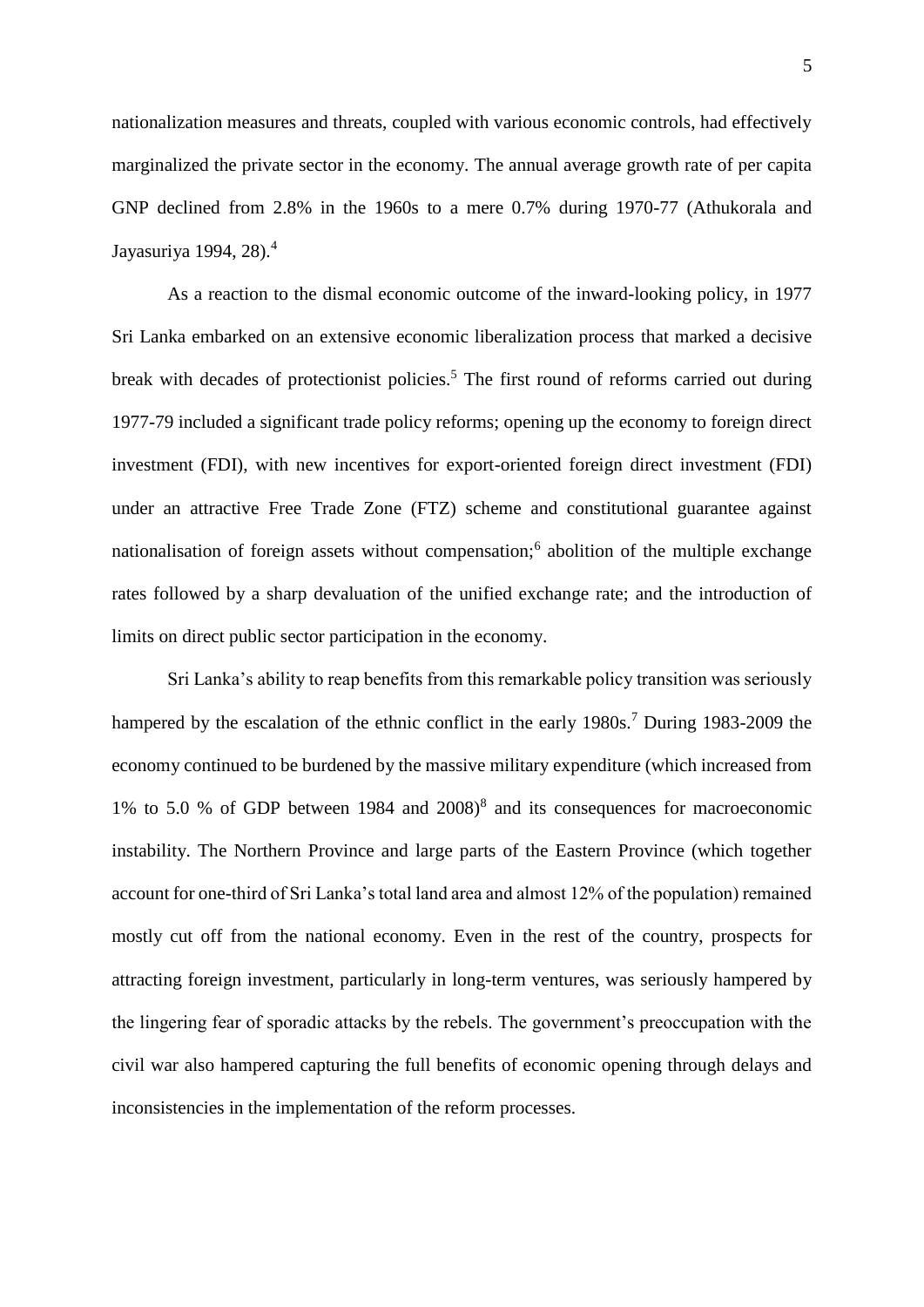There was, however, no retreat to the old control regime. In a decisive move to infuse momentum to the unfinished reform process, a significant 'second wave' liberalization package was implemented in 1990. By the mid-1990s Sri Lanka ranked amongst the few developing countries that had made a clear policy transition from inward orientation to global economic integration. After 17 years in government, the United National Party (UNP) lost power at the 1994 general elections to the Peoples' Alliance (PA), a centre-left coalition led by the Sri Lanka Freedom Party (SLFP) which had governed the country during most of the era of economic dirigisme. However, there was no significant change in the broad direction of economic policies; the gains from export-oriented industrialization had been impressive enough to set the stage for 'leading the left to the right' (Moore 1997). The new government extended the privatization and deregulatory policies and pursued trade and macroeconomic policies that were largely indistinguishable from the previous government. By the mid-1990s Sri Lanka appeared to be "at the point of moving into an important policy phase marked by shifting the agenda away from protection and towards achieving a stable and predictable economic policy environment" (Cuthbertson 1997, 637).

Despite the unsettled conditions, the reforms dramatically transformed the economic landscape of Sri Lanka. The share of manufacturing in GDP rose from around 10% in the mid-1970s to nearly 20% (about two percentage points higher than the share of agriculture) by the dawn of the new millennium. The export structure of the economy underwent a remarkable transformation from land-intensive, plantation exports to labour-intensive manufacturing. The share of manufacturing in total merchandise trade increased from 5% in the mid-1970s to over 70% in the same period, ending the historic dependence of the economy on three primary commodities (tea, rubber and coconut products). This successful diversification of the export structure effectively ended the prolonged (1955–1975) deterioration of the terms of trade (Athukorala 2004). Export-oriented manufacturing sector emerged as the major generator of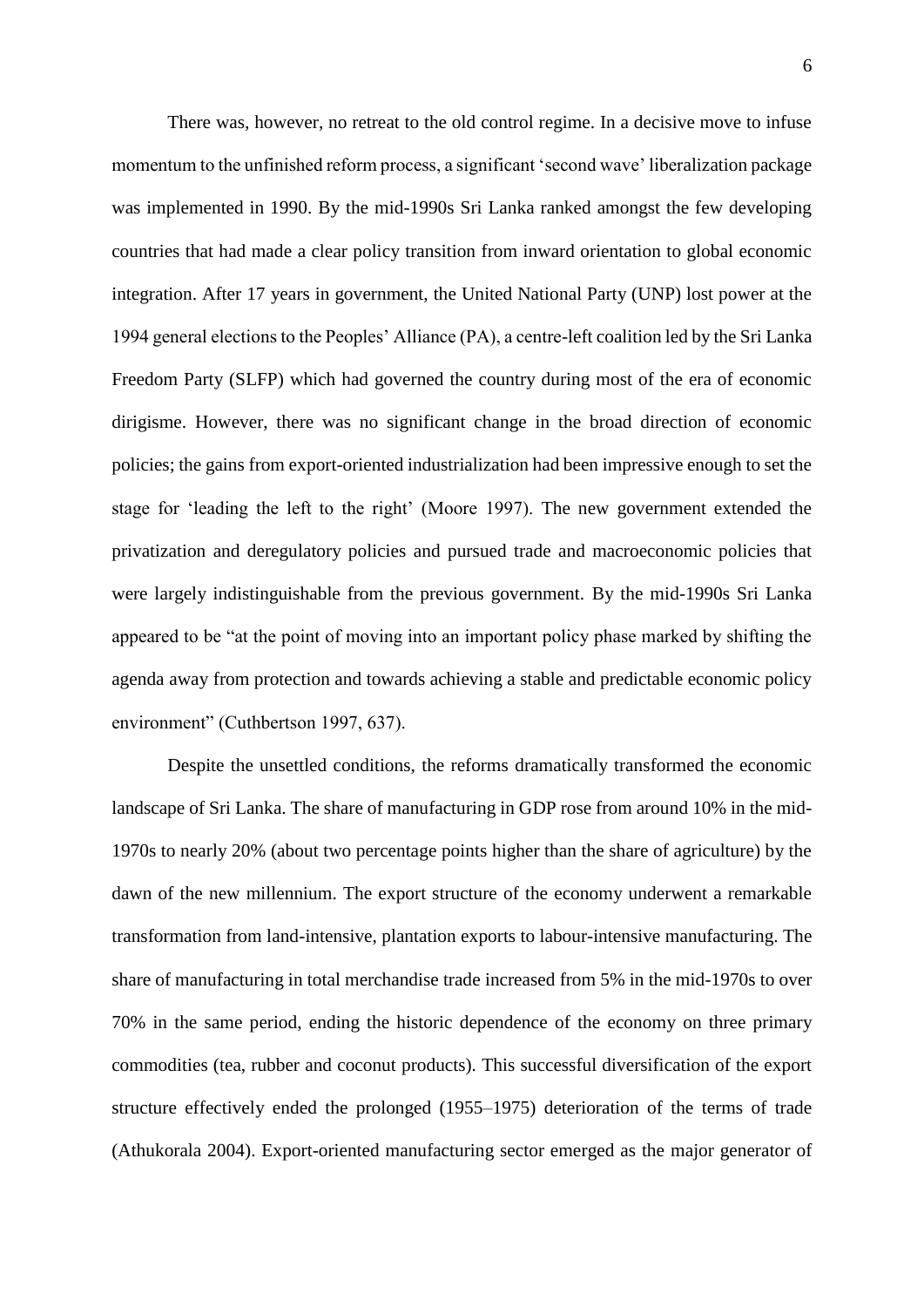employment opportunities in the economy, accounting for over half of total employment growth during 1985-2000 (Athukorala 2007, Table 5). With the gradual erosion of the dominant role of state-owned enterprises (SOE) the private sector was largely responsible for economic dynamism of the country. The annual growth rate of the economy surged from an average of 2.9 percent during 1970–77 to over 4.5 percent during 1978–2000. The percentage of people living below the poverty line (the poverty headcount) declined from 28.8% in 1995 to 22.7% in 2002 and then to 15.2% in 2006. In an assessment of Sri Lanka's economic performance during the reform era, World Bank's *Sri Lanka Development Policy Review* of 2004 noted that "It would be hard to find a more convincing case of trade and industrial transformation of a small island economy through market-friendly policy reforms"(World Bank 2004, 6).

Opening up of the country to foreign direct investment combined with significant trade liberalisation played a pivotal role in the emergence of the new export-oriented manufacturing industry. Export-oriented FDI attracted to Sri Lanka during this period was, however, heavily concentrated in standard light consumer goods industries such as garments, footwear, sport goods, and cutting and polishing imported diamonds. There is evidence to suggest that foreign firms could have played a much more important role in export expansion, with involvement in a wider range of export products, if it were not for the increase in political risk following the eruption of the ethnic conflict in 1983. Foreign firms involved in vertically integrated assembly activities in high-tech industries (such as electronics and electrical goods), unlike those involved in light consumer goods industries, view investment risks from a long-term perspective because output disruption in a given location can disturb production plans for the entire production chain. In fact, in the early 1980s two electronics multinationals, Motorola and Harris Corporation, signed agreements with the Board of Investment and incorporated subsidiary companies to set up assembly plants in Sri Lanka. However, they soon left the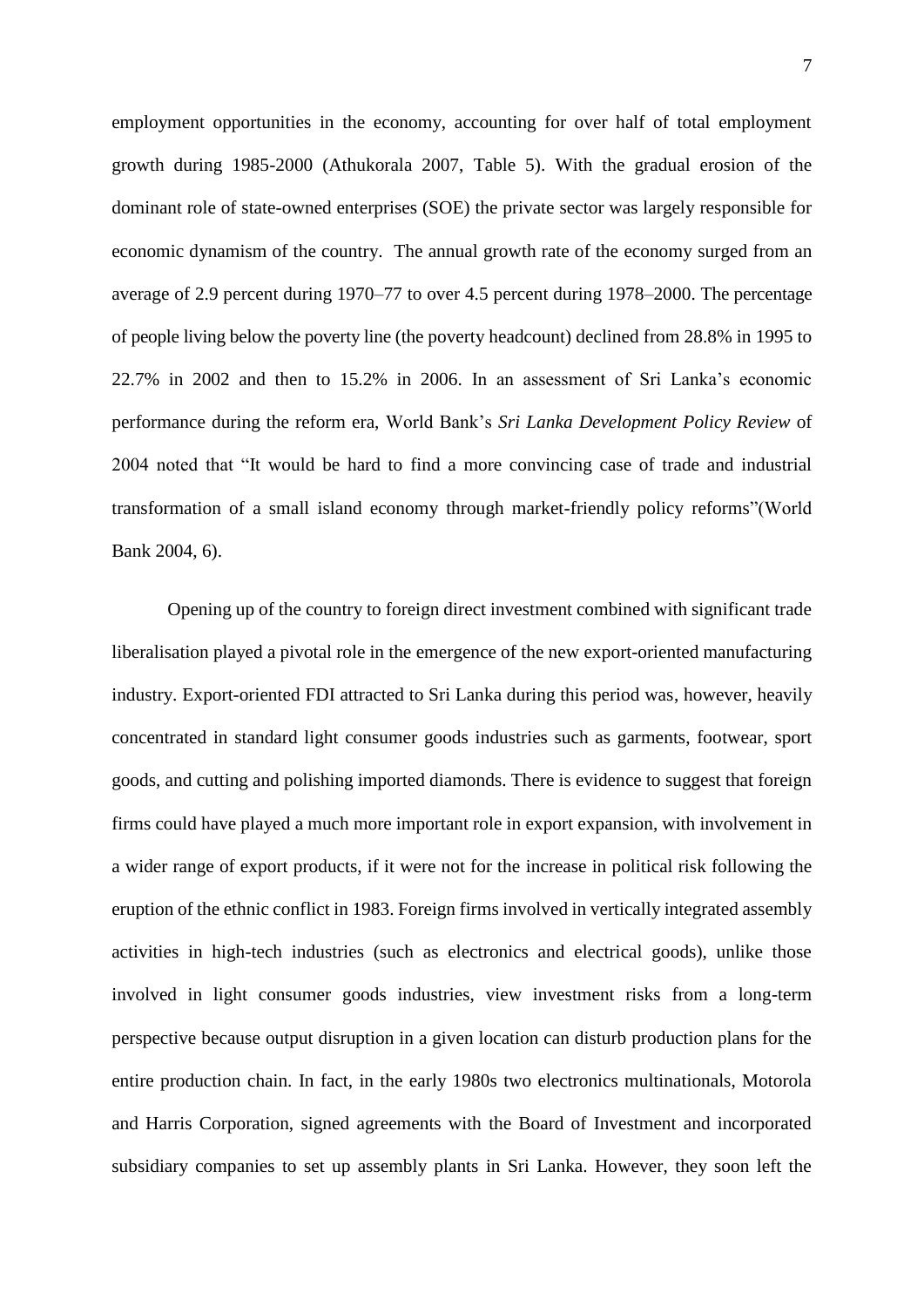country as the political climate begun to deteriorate. If the two projects of Motorola and Harris Corporations had been successful, other multinationals would probably have followed suit (Snodgrass 1998).

## **Recent policy shifts**

Notwithstanding the notable economic achievements during the reform era, there has been a back-sliding from liberalization reforms over the past one-and-a-half decades (Rajapatirana 2004, Pursell 2011, Kaminski and Ng 2013). As early as the late 1990s, trade liberalisation process suffered a setback because of the pressure for raising additional revenue from import tariffs to finance the ballooning war budget. The planned reduction of tariffs into a single band was abandoned and from then on tariffs were adjusted frequently in an ad hoc manner. The protectionist tendencies soon received added impetus from the growing discontent amongst the electorate, which was propelled by the crisis economic conditions as the civil war accelerated. The populist policies received strong backing from an anti-liberalization lobby with strong vested interests and ideological support from a group of senior academic economists who used the failure of reform policies to fully meet initial expectations to argue that the failure of socalled 'neo-liberal' policies demonstrated the need for returning to a more nationalist economic programme. The anti-liberalisation lobby also received added impetus from the backlash against economic globalisation and 'Washington Consensus' in international policy circles.

These developments set the stage for Mr Mahinda Rajapakse, who had long been one of the most active, campaigning member of the ruling coalition, to win the presidential election of November 2005 by promising a 'new vision' for achieving 'balanced growth'. After the country returned to a state of normalcy at the end of the three-decade old civil war in May 2009, President Rajapakse consolidated power by calling fresh presidential and parliamentary elections in 2010 and winning both decisively (Uyangoda 2010).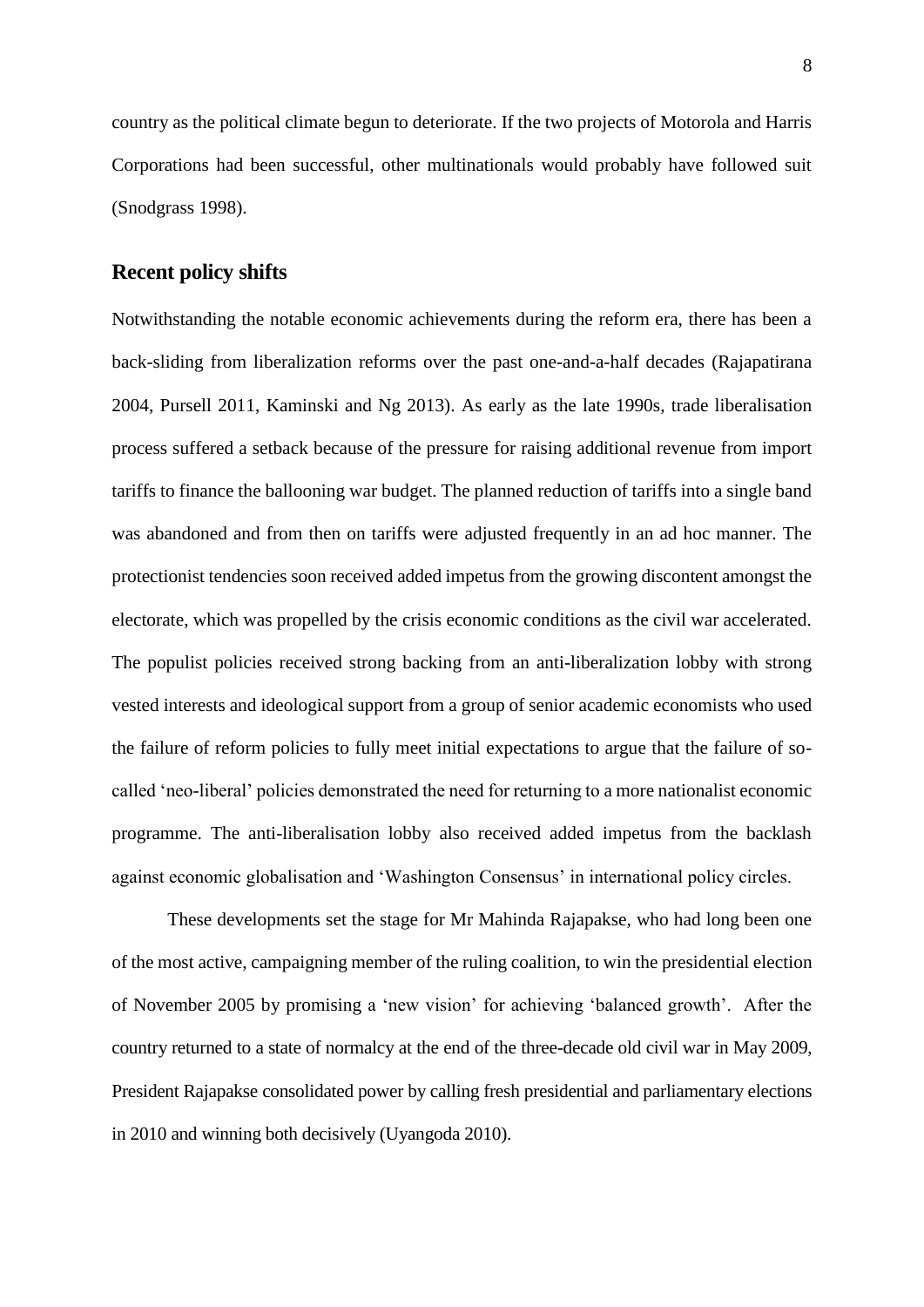The development strategy of the Rajapaksa regime emphasised the role of the state in 'guiding the markets' with a view to redressing untoward effects of economic globalisation, Privatization of key state enterprises (banking, power, energy, transport, and ports) was explicitly ruled out, while conspicuously avoiding any reference to trade policy reforms (Government of Sri Lanka 2010). Rapid infrastructure development of rural and conflictaffected parts of the country and the promotion of small and medium enterprises were the key policy priorities under the new policy. In line with this eclectic programme, the past five years have seen a number of developments in the Sri Lankan policy scene, which marked a notable departure from the market-oriented policy stance maintained for over three decades from the late 1970s.

## *Trade policy regime*

If we take into account only the customs duties (CD) and quantitative trade restriction which comes under the direct surveillance of the World Trade Organisation (WTO), Sri Lanka has continued to maintain a fairly open and transparent trade regime (WTO 2011). However, there were numerous other import taxes introduced during the period of the war to raise revenue in order to defray the costs of specific government services, or to promote local producers (Pursell 2011, Athukorala 2012). By 2009 the Sri Lankan tariff schedule included nine import taxes in addition to the standard customs duty. Of these nine taxes, five were 'para-tariffs': taxes which are only applied to imports and there is no domestic equivalent, and hence add to whatever protection is provided to domestic production by customs duties. The total nominal protection rate (Customs duty + para-tariff) went up slightly between late 2002 and early 2004, but then more than doubled between 2004 and 2009. The average protection rate for agriculture increased from 28.1% to 49.6%, for industrial products from 10.7% to 24.1%, and for all imports lines from 13.4% to 27.9% (Athukorala 2012).

In a context of slow export growth and widening trade deficits (see below), there has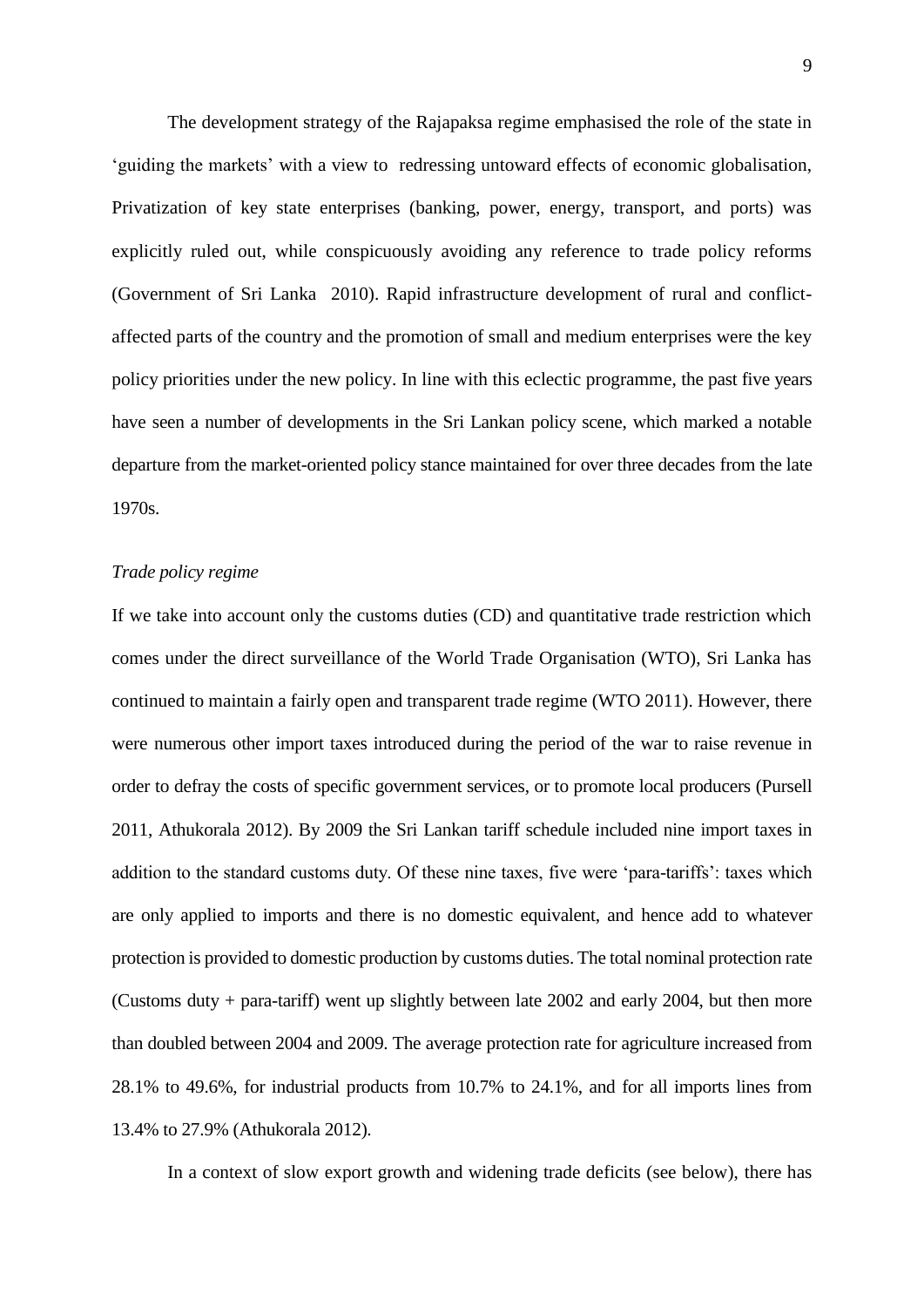been a renewed emphasis in recent years on import substitution. In 2012 the Ministry of Finance came up with a two-pronged approach: direct import substitution in subsidiary food crops and import-competing manufacturing industries, and increasing the domestic input content in export products (Ministry of Finance 2013). The government budget of 2011 introduced new export taxes on tea and rubber exported in raw and semi processed form to promote further processing of these products. These policy measures are in sharp contrast to the basic tenet of the outward-oriented development strategy pursued by the country during the 1980s and 1990s which aimed to restructure the trade patterns and the economy in line with the country's comparative advantage within the global economy.

## *FDI policy*

As noted, promotion of FDI combined with significant trade liberalisation played a pivotal role in rapid expansion of export-oriented manufacturing in Sri Lanka. With the ending of the civil conflict, Sri Lanka is in a much better position to harness the gains from FDI, building on its achievements over the past three decades. However, paradoxically recent developments in the Sri Lankan policy scene have begun to send mixed signals to foreign investors, despite the new government has 'officially' committed to moving towards further integrating Sri Lanka into the world economy' (Government of Sri Lanka 2010, 53).

In 2008 the parliament passed a *Strategic Development Projects (SDP) Act*, empowering the minister in charge of the Board of Investment (BOI) to grant exemption to 'strategic development project' from all taxes for a period of up to 25 years. In the Act, a strategic development project means 'a project which is in the national interest and likely to bring economic and social benefits to the country and which is also likely to change the landscape of the country, primarily through provision of goods and services which will be of benefit to the public, substantial inflow of foreign exchange, substantial employment, and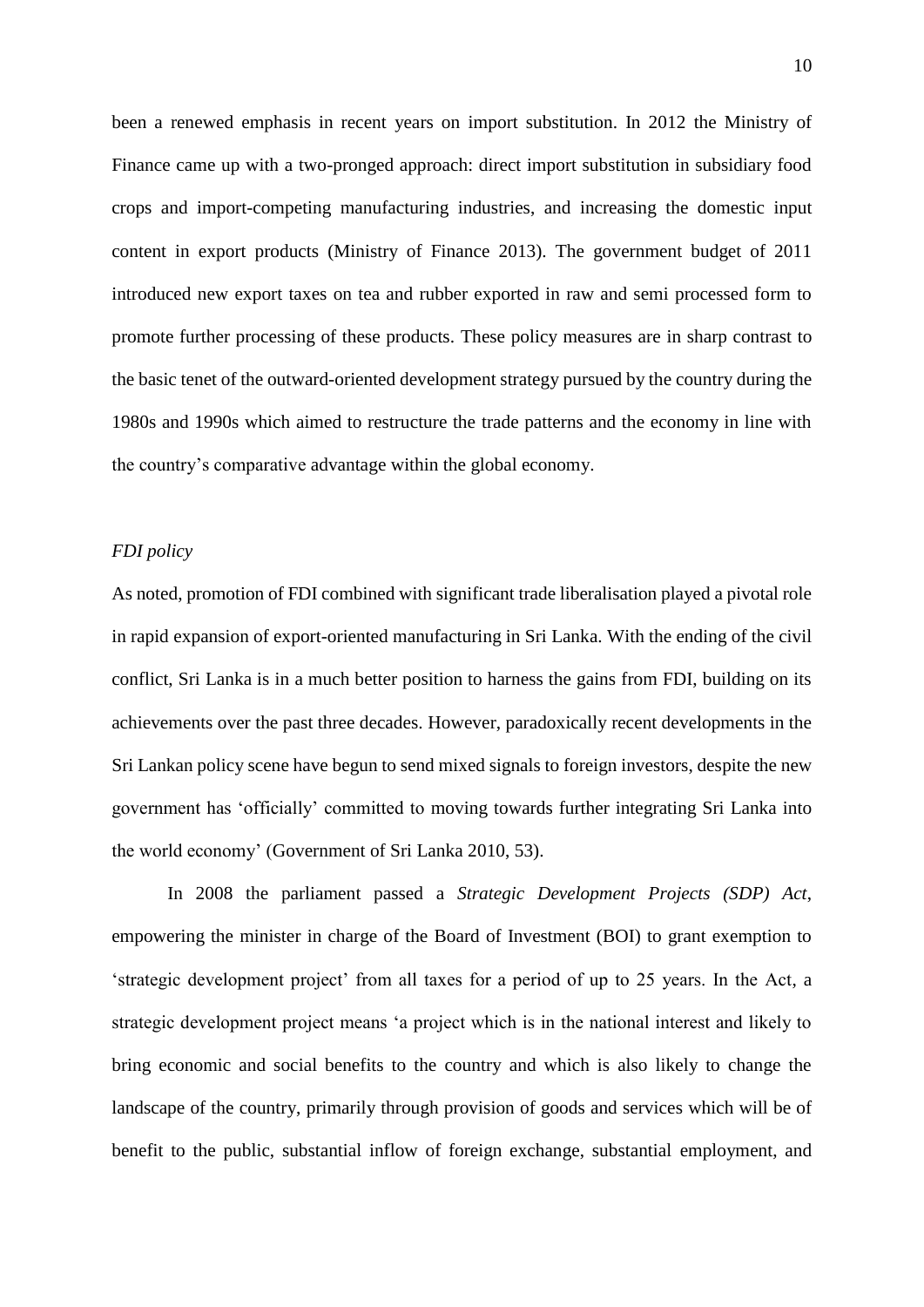technology transfer' (Government of Sri Lanka 2008). This definition leaves a great deal of room for discretion in the investment approval process.

A *Revival of Underperforming Enterprises and Underutilized Assets Act* was passed in November 2011 empowering the government to acquire and manage 37 'underperforming' or 'underutilized' private enterprises. These enterprises (some of which are said to be profit making, according to media commentaries), included 7 enterprises with foreign capital participation (including Colombo Hilton of which Mitsui of Japan was a significant shareholder). Both the Fitch Group and Moody Corporation, two major credit rating agencies, have warned that the bill would erode investor confidence and affect Sri Lanka's investment rating (Goodhand 2012).

## *State-Owned Enterprises*

The privatization programme was abandoned following the regime change in 2005. Initially declared policy of the new government was not to privatize, but to restructure and improve performance of the existing ventures, if required with private sector involvement, but retaining government ownership of at least 51%. However, the past five years have seen further expansion of the role of SOEs in the economy by re-nationalizing some previously privatized ventures, revitalizing closed-down SOEs, fresh nationalization, and setting up of new ventures (eg. Lankaputra Development Bank, National Insurance Trust Fund, a second national airline (Mihin Lanka)). As already noted, 37 private enterprises were brought under government ownership in November 2011.

Total losses of public corporations increased from RS 8 billion (0.3 of GDP) in 2005 to 191 billion (2.5% of GDP) in 2012. Total budgetary transfers (both current and capital) to public enterprises increased from an average annual level of RS 78 billion (16.3%) of total government revenue during 2003-2007 to 212 billion (20.1%) in 2012. The latter figure does not include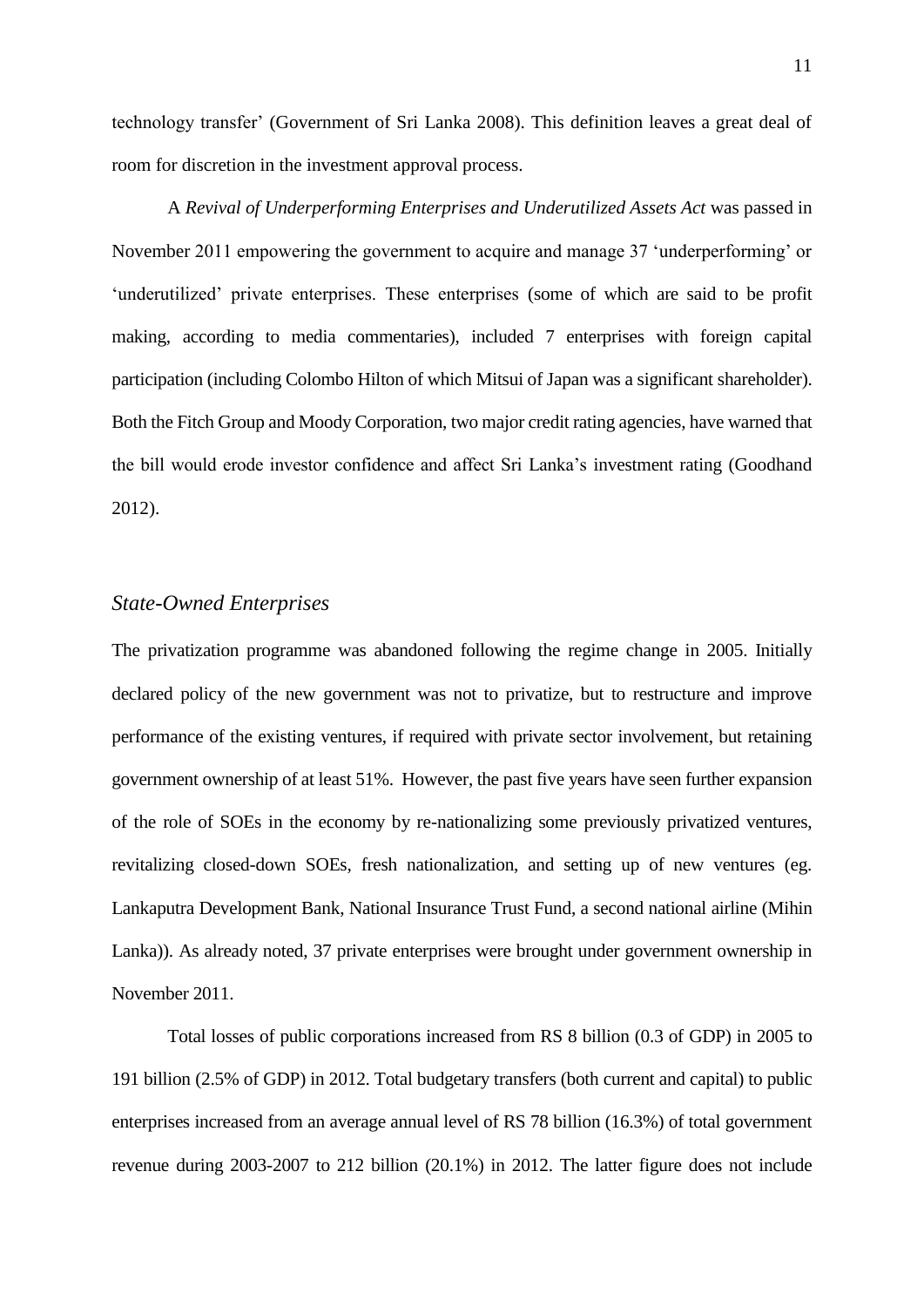restructuring bonds amounting Rs. 53.9 billion issued in that year to settle outstanding dues from state-owned enterprises to the Petroleum Corporation and the Electricity Board (Ministry of Finance 2013*)*.

#### *Macroeconomic policy*

The stated objective of government's macroeconomic policy was to achieve a stable exchange rate regime through appropriate coordination of exchange rate policy, and fiscal and monetary policies (Government of Sri Lanka 2010). But, in practice, there has been a fundamental contradiction between exchange rate policy, and fiscal policy and monetary policies.

During the period from 2006 to 2008 the Central Bank maintained a stable nominal exchange rate of the rupee vis a vis the US\$ by drawing on foreign reserves and foreign borrowing, including a one-billion sovereign bond issue, $9$  in a context where fiscal and monetary policy excesses continued to fuel domestic inflation. By late 2008, the country was on the brink of a balance of payments crisis: foreign reserves were approaching alarming levels, external debt was rising and the Central Bank was struggling to meet debt servicing commitments. The government had no alternative but to go to the IMF and negotiate a Stand-by Agreement (SBA). The US\$ 2.5 billion SBA helped Sri Lanka to avoid a balance-of-payments crisis, improve investor confidence, and stabilize the exchange rate US\$ through further commercial borrowing. But, the government failed to adhere to the promised fiscal consolidation under the SBA.

In February 2012 the Central Bank was forced to abandon foreign exchange market intervention to back up the exchange rate, in the face of widening current account deficit and rapid depletion of foreign exchange reserves. However, from about the fourth quarter of 2013 the Central Bank resumed stabilizing the exchange rate drawing on foreign exchange reserves built up through sovereign bond issues. The persistent stability of the nominal exchange rate coupled with higher domestic inflation compared to that of the trading partner countries have resulted in an appreciation of the real exchange rate by about 20% during 2005-2013 compared to the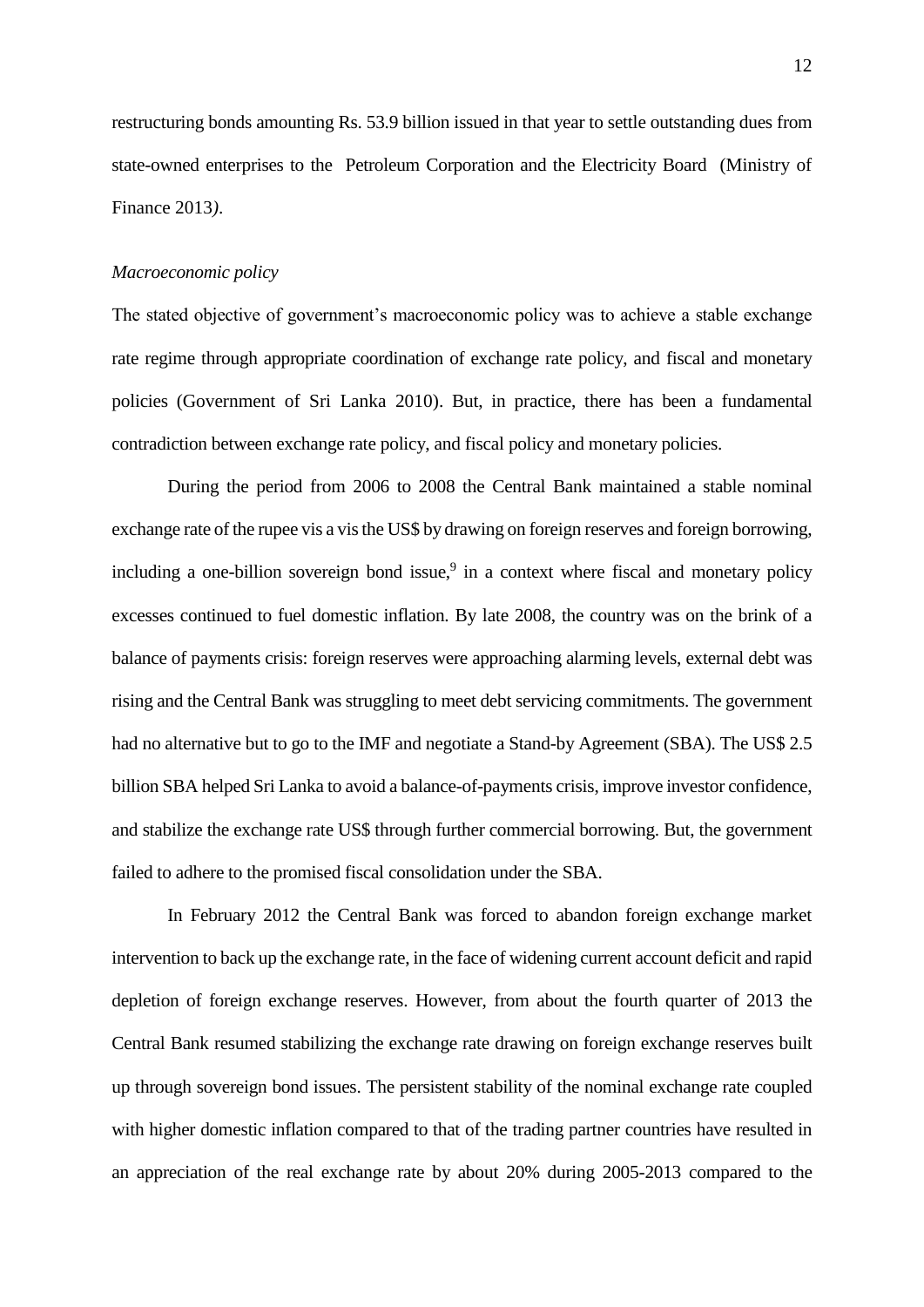previous five years, eroding the competitiveness of export-oriented and import-competing production in the economy (Table 1).

The budget deficit widened mainly because of government spending on 'faster-thanprogramed, lumpy disbursements for a couple of large foreign financed infrastructure projects and for their counterpart funds' (IMF 2010, 4). A large scale reconstruction effort with substantial public sector involvement was clearly needed after a quarter century of destruction, neglect and decay of essential physical infrastructure. However, prioritization and economic efficiency of many government infrastructure projects, such as a modern port and other facilities (being built with Chinese assistance) located in the heartland of the electoral support base of the President are questionable (Law & Society Trust 2012, Sarvananthan 2015). The massive construction projects also became the focal point of widespread public concern and complaints of financial excesses (Kumarage 2014).

#### **Insert Table 1 about here**

## **Economic performance**

During 2010-13, the Sri Lankan economy grew at an average annual rate of 7.0% (Table 1). This was by far the highest average growth rate for any consecutive four-year period in the country's post-independent history.<sup>10</sup> Per capita income increased from US\$ 1,062 in 2004 to US\$ 3,191 in 2013. The rate of inflation came down from a historical height of 22.6% in 2008 to an average annual rate of 6% during the ensuing five years. The unemployment rate fell continuously from 8.3% in 2004 to 4.4% in 2013. Between 2006 and 2012 the poverty head count ratio declined from 15.2% to 6.7% accompanied by a reduction in the poverty gap from 3.1% to 1.7%. The Gini coefficient also declined from 0.40 to 0.36 between these two years indicating that rapid growth was accompanied by a more equitable distribution of income  $(CBSL 2014)^{11}$ . However, these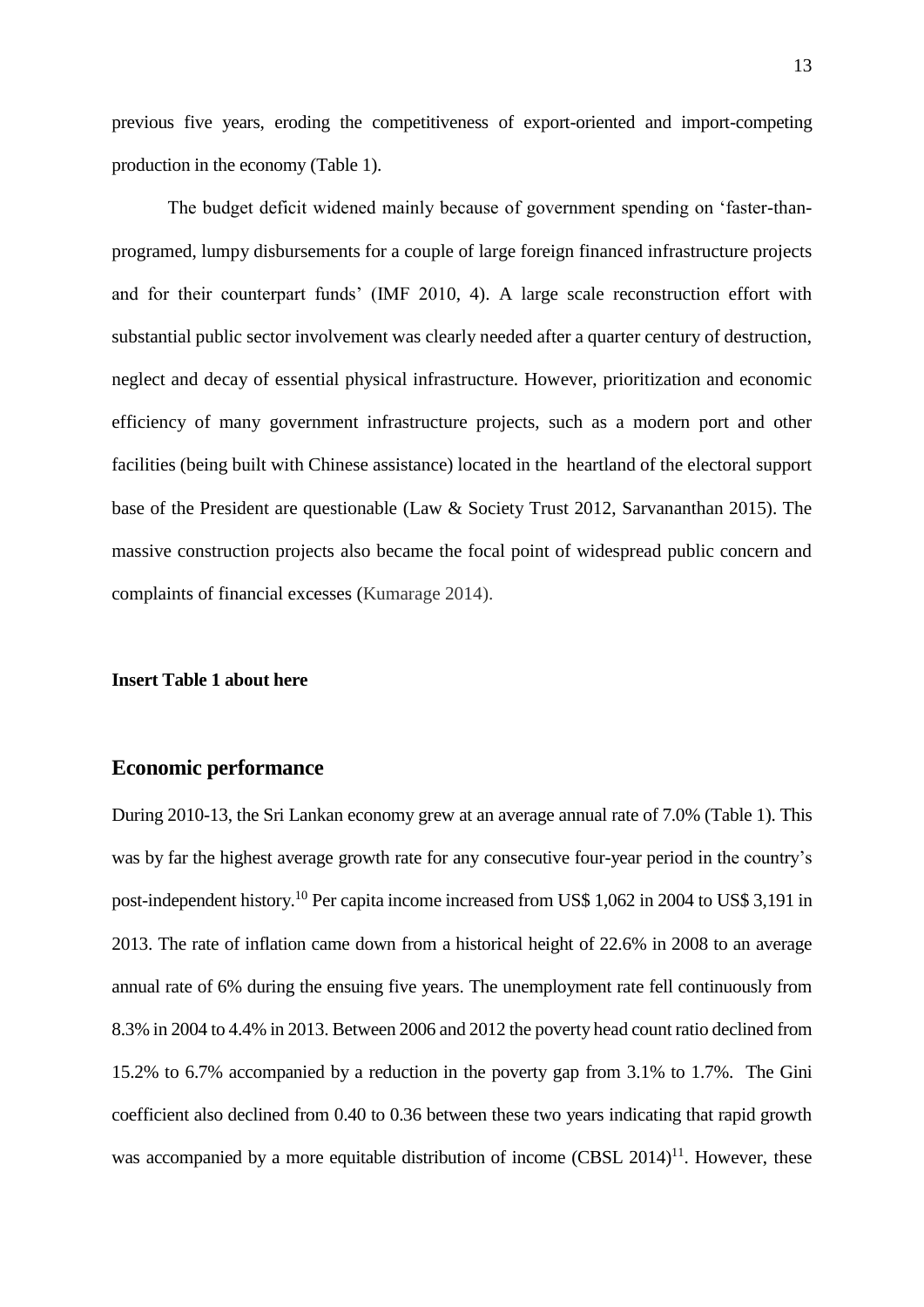impressive headline economic figures need to be treated with caution for a number of reasons.

Sri Lanka's system of national accounts has not been revised/updated since the early 1970s and "The national accounts suffer from insufficient data sources and underdeveloped statistical techniques" (IMF 2014, Statistical Appendix). Given the unavailability of detailed data needed to measure both output and intermediate inputs, some of the gross value-added figures are estimated indirectly using fixed ratios obtained from outdated studies or based on ad hoc assumptions. Of course, while the resulting biases can go either way, such a virtual 'non-system' naturally leaves room for 'creative' accounting. This is particularly important because of the concerns raised in the media during the Rajapaksa regime about political influence on the generation of headline national statistics. These concerns arose mostly after the government's move in 2007 to make the compilation of national accounts the sole responsibility of the Department of Census and Statistics (DCS), which was under the purview of the President during this period.<sup>12</sup> In January 2014, the DCS sacked the Acting Director of its National Accounts Department after he revealed that the CDS, in his absence, revised up the 2013 first quarter growth rate from 5.4 percent to 6 percent (Aneez and Sirilal 2014) The new CPI compiled by the DCS since 2007 has excluded alcohol (a commodity that accounts for a substantial share of household expenditure, particularly in working class household) and tobacco from the commodity basket, and some important items (such as the cost of transport and housing) are estimated using regulated (controlled) rather than market-determined prices (Sarvananthan 2014a). Quite apart from understating the cost of living, these limitations of the CPI are bound to overstate the rate of growth in the economy because CPI and its sub-indices are used for estimating real value-added in a number of sectors (in particular many subcategories in the services sector) (Shourie 1974).

The data on poverty and income distribution, which are usually published at the national level, are naturally subject to aggregation biases. For instance, in a disaggregated analysis of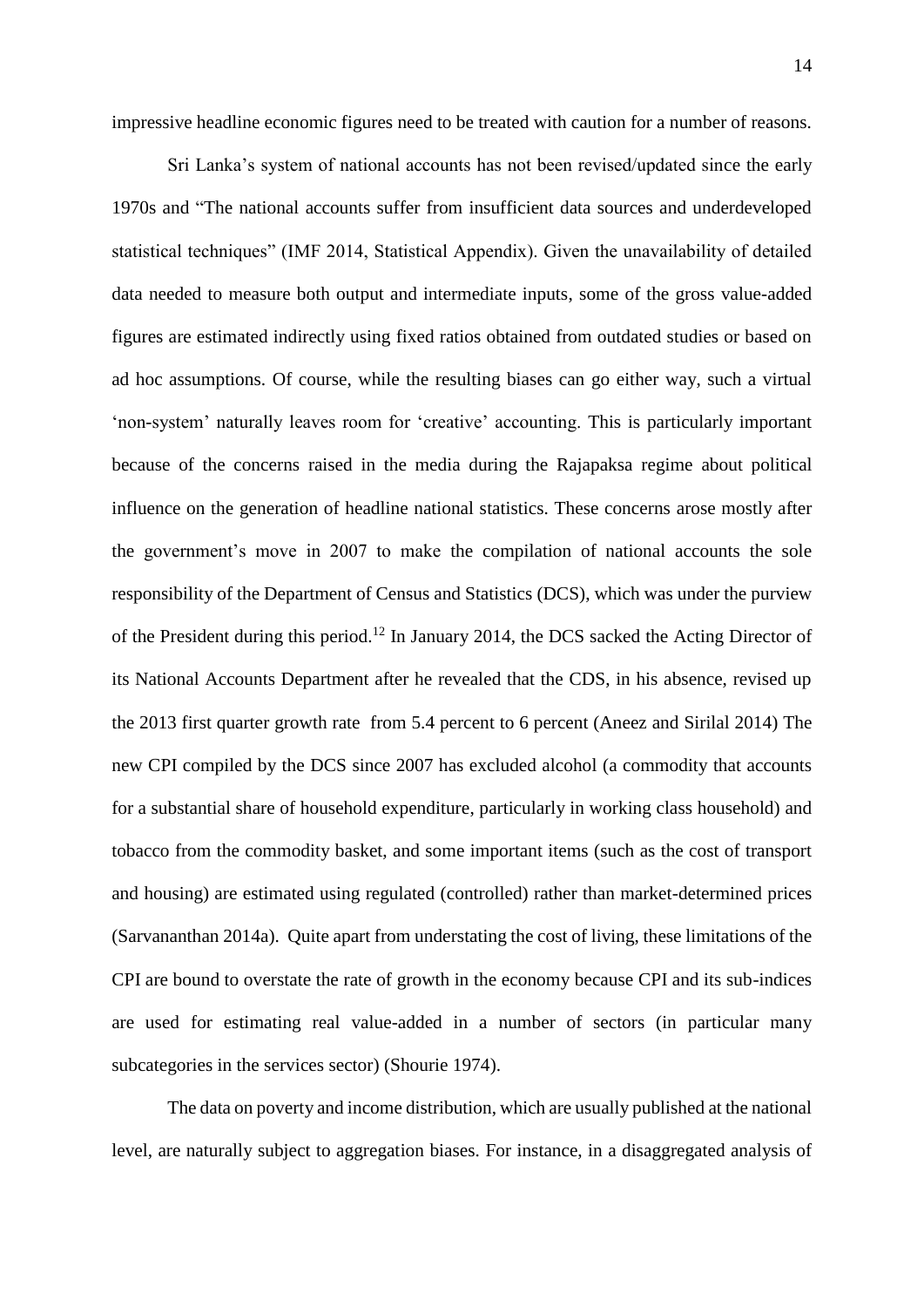unpublished household survey data, Sarvananthan (2015) shows that poverty levels in some districts and sub-regions in the Eastern and Northern provinces still remain stubbornly high, notwithstanding massive government infrastructure investment in these areas. Relating to income inequality, there is a large difference between the latest available figure of the Gini ratio (for 2012) as reported in the Central Bank report (0.36) and the one reported by the Department of Census and Statistics for the same year (0.48) (SLDCS 2015).

Even if we take the official data at face value, there are several qualifications that must be made to the rosy picture when we analyse the overall growth experiences from a long-term sustainability perspective. First, the main drivers of growth have been the non-tradable sectors (construction, transport, utilities, trade and other services), reflecting largely the role of the major public sector infrastructure development projects. These sectors accounted for over 70% of the total increment in real GDP between 2004 and 2013. The manufacturing sector grew only at a modest rate, resulting in a decline in its share in GDP from 18.5% during 2000-04 to 16.5% during 2005-2013. Within manufacturing, the largest contributor to growth has been the food, beverages and tobacco product sector where the production is predominantly domestic market oriented. Sectors such as non-metallic mineral products, rubber and plastics, and miscellaneous manufacturing where export production is concentrated, have recorded much slower growth.<sup>13</sup> In sum, the sectoral profile of economic performance in recent years is consistent with the erosion of the competitiveness of traded goods production (real exchange rate appreciation) noted in the previous section.

Second, the threefold increase in per capita income in current US\$ terms between 2004 and 2013 partly reflects domestic inflation and artificial stability of the exchange rate of the Sri Lankan rupee against the dollar. When the data are expressed in real (2005) prices in order to allow for these factors, per capita income in 2013 (US\$ 1920) was only 62% higher than that in 2004 (US\$ 1182) (Table 1).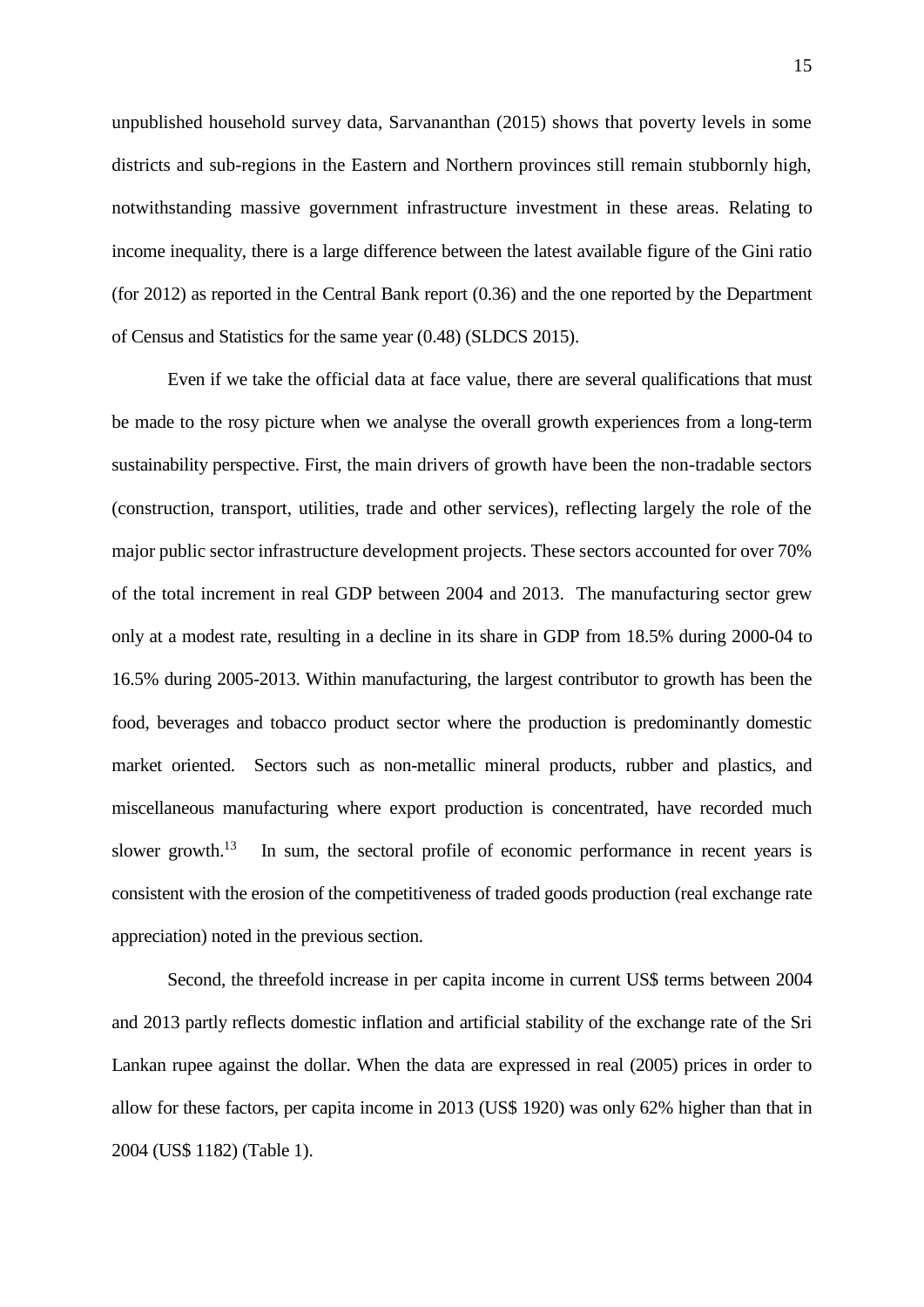Third, decline in the unemployment rate was partly due to an increase in public sector recruitments and a surge in overseas employment of Sri Lankans. In a dramatic reversal of the contraction in the size of the public sector workforce maintained over the previous decade, total employment in the public sector increased from around 900,000 (11.1% of the total labour force) in 2005 to over 1.2 million (14.%) in 2012 (Ministry of Finance 2013). During 2002-2012, on average, a quarter of a million Sri Lankans have been leaving annually for overseas employment, with the number increasing every year. The total number that left during 2008-2012 was 1307 thousands, up from 1078 thousands during the previous five years. A tentative estimate suggests that the total stock of Sri Lankan overseas contract migrant workers would have reached 2 million by 2011, amounting to over 14% of the total working-age population of the country (Arunatilake et al. 2011).

Fourth, although the official aggregate figures show a notable increase in total FDI inflows during the past three years, data at the sector/industry level reveal that the increase has come largely from projects in the construction and services sectors. During 2010-13, manufacturing accounted for only 31% of total realized FDI. The bulk of these flows were to domestic market oriented industries (mostly food and beverages), with garments being the only export-oriented industry to attract some FDI. There is evidence that a large number of export-oriented foreign firms have closed down their operations in Sri Lanka. A comparison of the firm-level records of the Board of Investment (BOI) shows that 465 firms which were in operation in 2002 had disappeared from the BOI list in 2009. This number is too large to be interpreted solely as a recording error. Of these firms, the majority are firms with foreign capital participations (joint venture or fully foreign owned). By contrast, the majority of newly established firms (over 80%) are fully locally owned. Investors from India now dominate the list of firms operating in Sri Lankan EPZs; many firms from Korea, Hong Kong and from a number of developed countries have left the country (Athukorala 2012).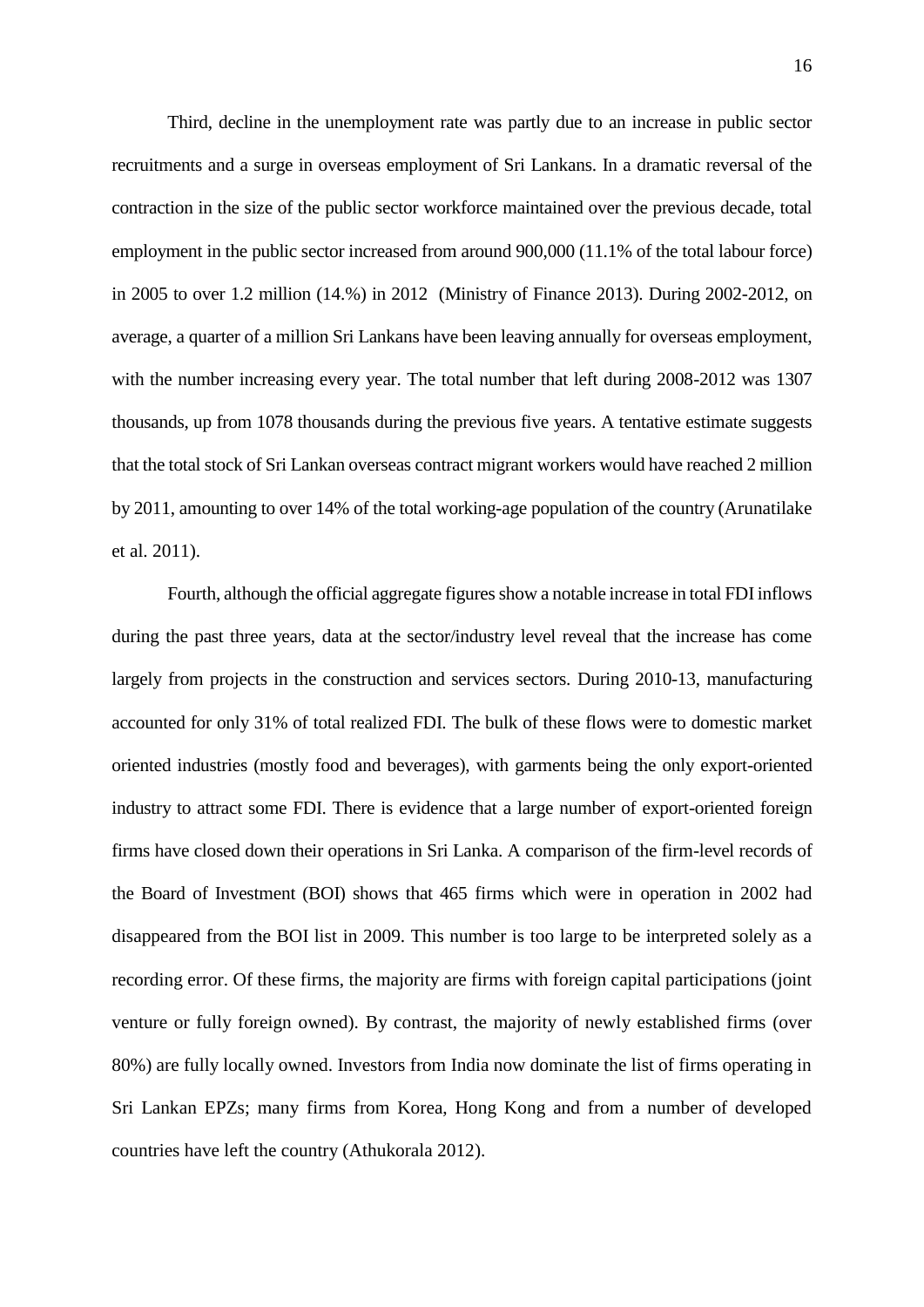Fifth, the external payments position of the country has deteriorated over the past three years. In 2013, total imports were double the size of export earnings. There has been a massive contraction in exports of goods and services as a share of GDP, from average level of 25.6% during 2004-09 to 16.8% during 2010-13. In 2013, export earnings covered only 57% of total outlay on imports. While weak global demand in the aftermaths of the global financial crisis (2008-9) and the recent withdrawal of 'GSP Plus' tariff concessions by the European Union would have played a role, a comparative analysis of Sri Lanka export performance suggests that the problem is mostly 'home grown' (Rajapatirana 2013, Kaminski and Ng 2013). Sri Lanka's share in both world exports and exports from developing countries has declined sharply, indicating that Sri Lanka has failed to keep pace with the expansion in world demand. Viewed against the experience during the 1980s and 1990s, the continuous appreciation of the real exchange rate and Sri Lanka's failure to attract export-oriented foreign investors (and also to retain those who had set up production based in the country) appears to be the main factors behind the export slowdown. Reflecting largely the sluggish export performance, the current account deficit widened from 0.5% of GDP in 2009 to 7.8% in 2010. It has come down since then thanks to rapid increase in inward remittances by Sri Lankan overseas migrant workers and also slower import growth. But, at 3.9% of GDP, it is still well above the average level of the emerging market economies (1.8% of GDP).<sup>14</sup>

Total outstanding external debt almost doubled from US\$ 20.9 billion (49.7% of GDP) in 2009 to 39.7 billion (59.2% of GDP) in 2013 (Table 2). This increase was underpinned by a palpable shift in the composition of external debt from concessional loans from bilateral donors and international developmental agencies to borrowings on commercial terms (IMF 2004). Within commercial borrowing private sector debt in the form of foreign bank borrowings and international debt securities issued by the state-owned banks under government guarantee has increased rapidly. There has also been a rapid growth of short-term debt (foreign capital flows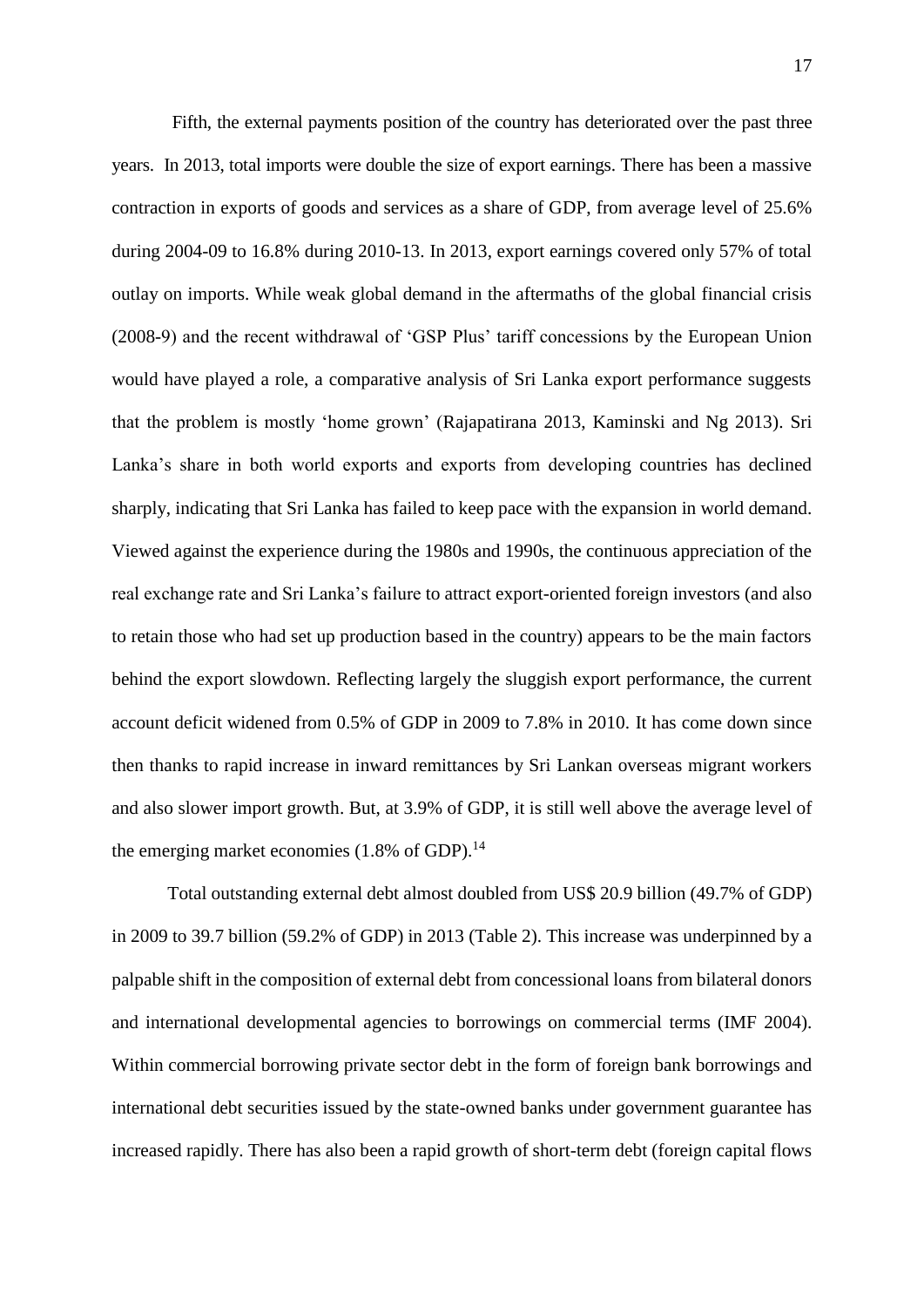to government securities and banking sector external liabilities), from US\$ 5.3 billion in 2008 to 9.0 billion in 2013. As a result of the overall increase in debt and the shift of its composition from concessional debt to loans on commercial terms, the debt service ratio increased from an average level of 12.5% during 2004-08 to 25.3% in 2013. The debt service ratio is bound to increase more rapidly in three to five years' time when the accumulated long-term debt begins to mature.

By the end of 2013 total gross foreign-exchange reserves (US\$7 billion) was adequate to cover 4.6 months of imports. However, according to the IMF estimates net foreign exchange reserves<sup>15</sup> amounted to only US\$ 4.6 billion, which was sufficient to cover the import bill of the country for only about 2.5 months, which is below the tradition rule of thumb level for reserve holding for the Central Bank (reserves equivalent to at least three months' worth of imports). Be that as it may, the import-based reserve adequacy measure, which originated in the days of the old Bretton Woods system, is not an appropriate yardstick for measuring reserve adequacy given that the country is now significantly integrated into global capital markets through foreign borrowing and its short-term debt exposure has increased significantly in recent years. Under the Bretton Woods era, given the combination of fixed exchange rate and binding controls on capital flows, the worst situation that could be imagined relating to balance of payments management was that a country could lose access to trade credit (which normally matures in three months) (Athukorala and Warr 2002).

#### **Table 2 about here**

An important lesson learned from the string of financial crises that engulfed emerging market economies in the 1990s (eg. Mexico in 1995, East Asia in 1997, Brazil in 1999, Turkey in 1994) was that the prudential level of reserves needs to be determined in relation to the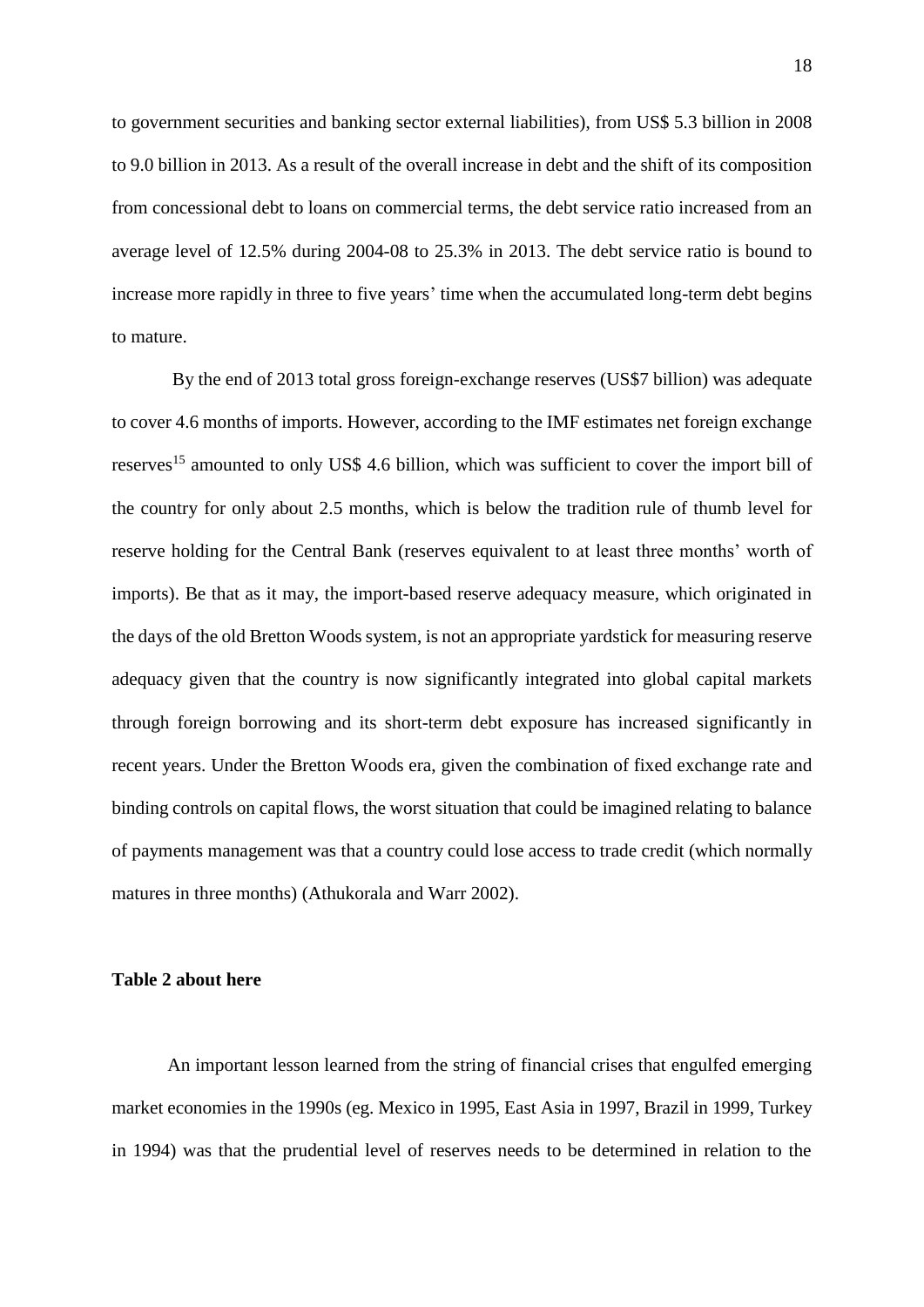volume of short-term foreign-currency liabilities. Based on this experience, in 2001 the Executive Board of the IMF came up with the following guideline for assessing reserve adequacy of a country in its lending and surveillance activities:

'…. holding reserves equal to short-run debt [is] an appropriate starting point for a country with significant but uncertain access to capital markets. But it is only a starting point. Countries may need to hold reserves well in excess of this level, depending on a variety of factors: macro-economic fundamentals; the exchange rate regime; the quality of private risk management and financial sector supervision; and the size and currency composition of the external debt (Fischer 2001, 3).

In terms of this criterion, Sri Lanka's ability to defend the rupee in the event of an external shock that could trigger short-term capital exodus has rapidly eroded in recent years. In 2008, when Sri Lanka entered into the SBA with the IMF, gross foreign exchange reserves amounted to a mere 48% of the total stock of outstanding short-term debt. The SBA helped restore the external reserve position during the two following years, lifting the reserve cover of short-term debt to 112% in 2010. This improvement was rather short-lived, however. During the next three years this figure had come down to about 70% when estimated using gross and net foreign-exchange reserves. The decline in the short-term debt cover is even sharper when measured in terms of net foreign-exchange reserves, from 77.5% in 2009 to 50.9% in 2013 (Table 2). It is important to note that the foreign-exchange reserves to short-term debt ratio is the single most empirically supported indicator of a country's vulnerability to currency crises.<sup>16</sup>

Finally, the other side of the coin to the worsening current account deficit and massive foreign debt accumulation is the widening budget deficit. A deficit in the current account means that the aggregate (public  $+$  private) domestic expenditure of the country exceeds aggregate income. In the Sri Lanka case, the private sector has continued to remain a net saver and the current account deficit solely mirrored the public-sector deficit (budget deficit) (Table 1). Form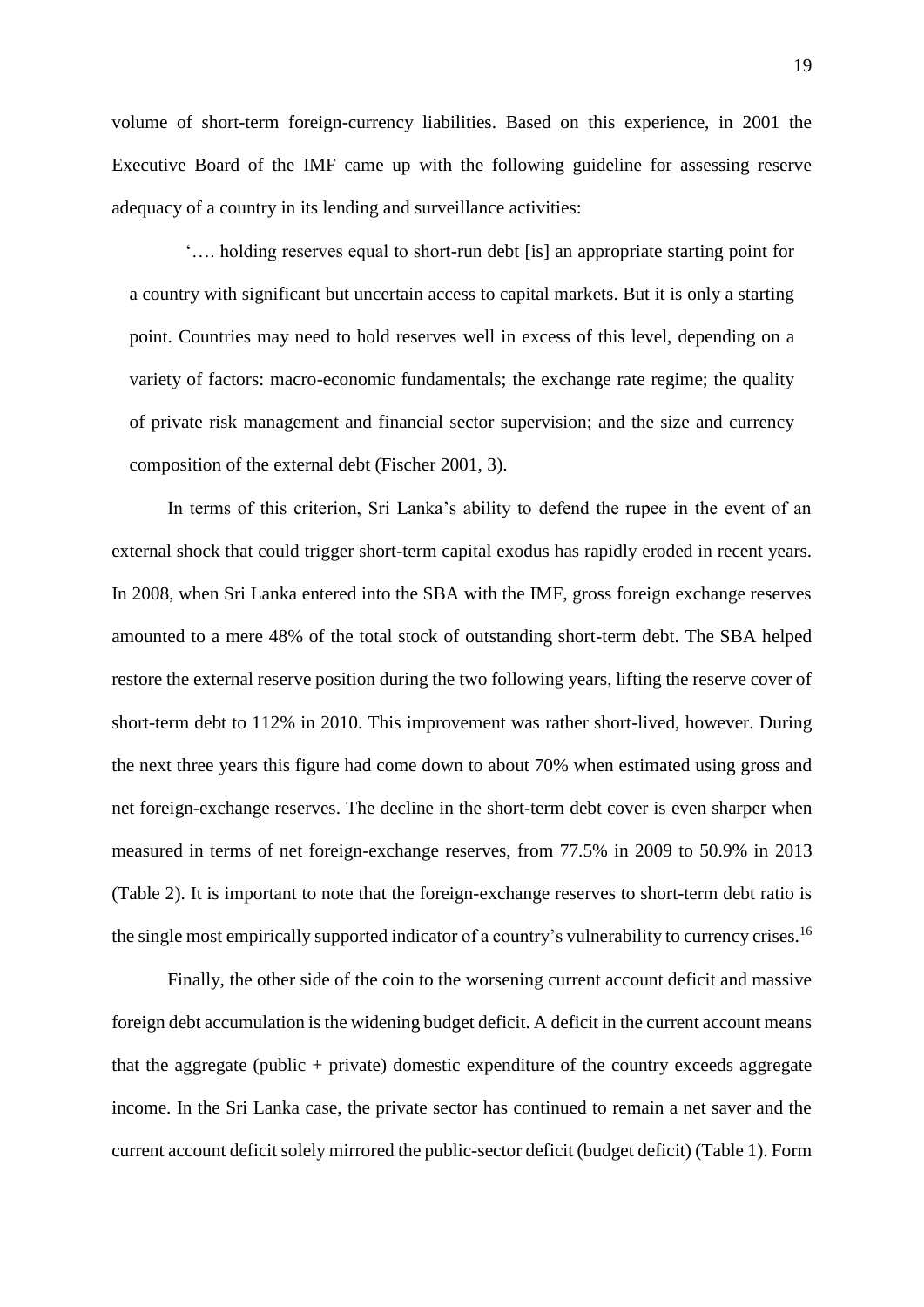about the late 1990s until 2008, the budget deficit hovered around 7% of GDP, with military expenditure accounting for the lion's share of deficit financing, and reached a historical high of 9.9% of GDP at the final stage of the conflict in 2009. Notwithstanding a mild decline during the past three years, the budget deficit still remains well above the internationally considered 'safety range' of 3% to 5%. Even this mild decline in the officially reported deficit figures needs to be treated with caution because from about 2012 the government has been shifting budgetary transfers to the loss-making public enterprises 'off budget', by forcing these enterprises to borrow on their own from domestic banks under government guarantee (Weerakoon 2013, Sarvananthan 2014b).

## **Concluding remarks**

The market-oriented policy reforms initiated in 1977 have led to far-reaching changes in the structure and performance of the Sri Lankan economy. It is important to note that what has been achieved in Sri Lanka under liberalisation reforms occurred while civil war has persisted for much of the period. In addition to its direct debilitating effect of political risk on investor perception, the civil war constrained capturing the full benefits of economic opening through delays and inconsistencies in the implementation of reform process and macroeconomic instability emanating from massive war financing.

Viewed against this backdrop, the developments in the Sri Lankan policy scene during the post-civil war years do not augur well for the future of the Sri Lankan economy. After showing remarkable resilience during decades of war and conflict, the Sri Lankan economy has failed to capitalise on the window of opportunity presented by the end of the military conflict. Post-civil war 'recovery' has so far been largely underpinned by a widening current account deficit, which mirror a widening budget deficit, financed with an equally large inflow of funds from the rest of the world, with a notable shift in its composition from foreign aid and concessionary credit to commercial borrowings.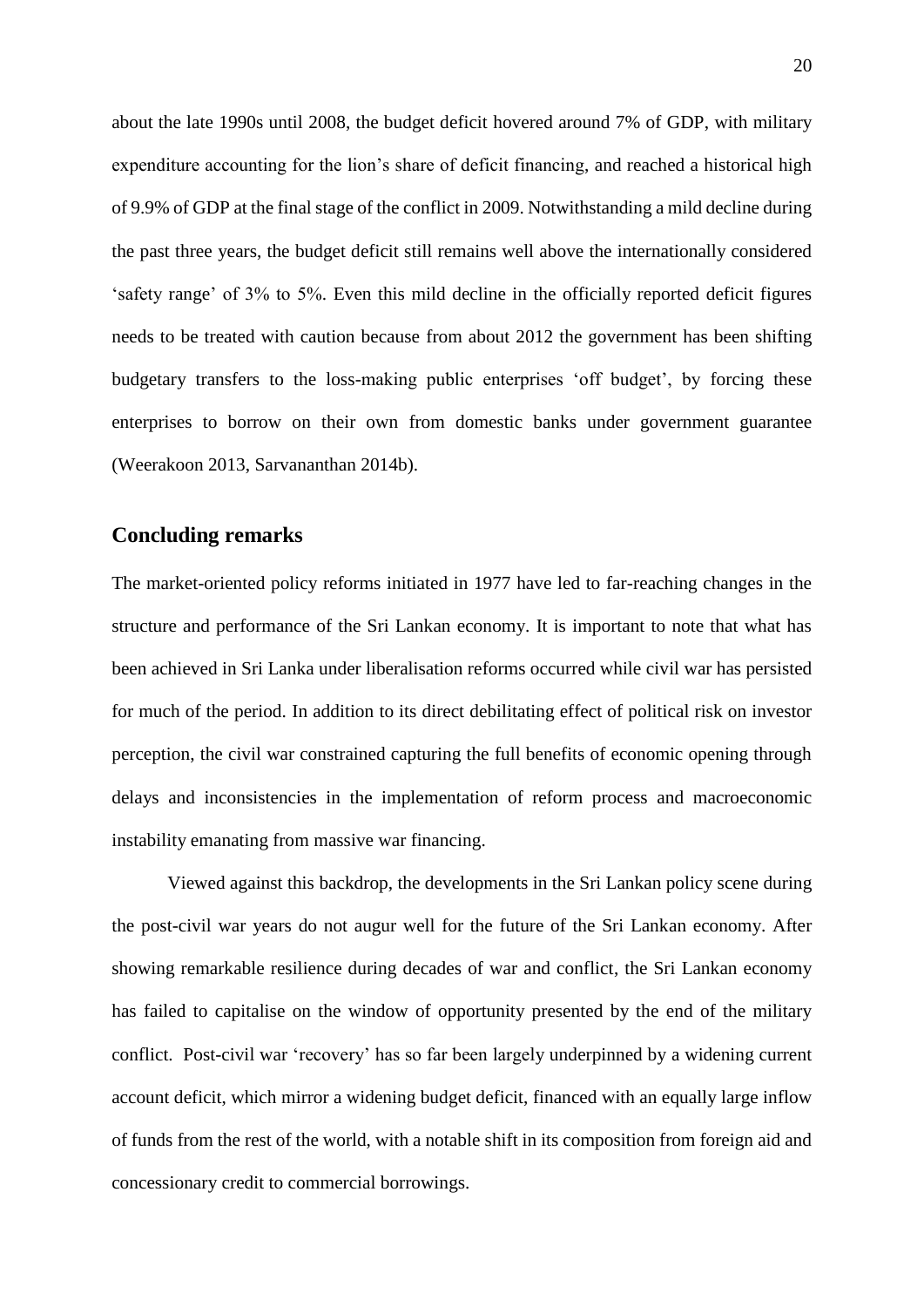The policy dilemma of the new regime is how to redirect policy changes to restore international competitiveness of the economy and to contain debt dependency while maintaining the living standards of the population and an adequate growth momentum to sustain employment levels. Even under an optimistic scenario of availability of external financing, the debt-driven growth dynamism can be sustained only as long as foreigners keep lending to Sri Lanka and increasing their total Sri Lankan exposure. Eventually sustaining robust growth requires macroeconomic adjustments to restore the international competitiveness of the economy through depreciation of the real exchange rate. Realistically, this will require a substantial nominal depreciation of the rupee. However, under the current economic conditions, relying on nominal exchange rate depreciation alone for achieving this economic adjustment could be a recipe for economic disaster. Given the massive build-up of foreign-currency denominated government debt, exchange rate depreciation naturally worsens budgetary woes. And given the increased exposure of the economy to global capital markets a large abrupt change in the exchange rate could also shatter investor confidence, triggering capital outflows. Therefore, what is required is a comprehensive policy package encompassing greater exchange rate flexibility and fiscal consolidation (which requires both rationalisation of expenditure and widening the revenue base) to achieve a durable reduction in public debt, and complementary measures, including trade and investment policy reforms, to improve the overall investment climate in the country.

#### **Acknowledgements**

This paper is based on the *H.A. de. S. Gunasekara Memorial Oration* delivered at the University of Peradeniya, Sri Lanka on 12 July 2013. I am indebted to Sisira Jayasuriya and Sarath Rajapatirana for years of collaborative research on which the paper draws heavily, and to Nimal Sanderatne and the two referees of this journal for valuable suggestions and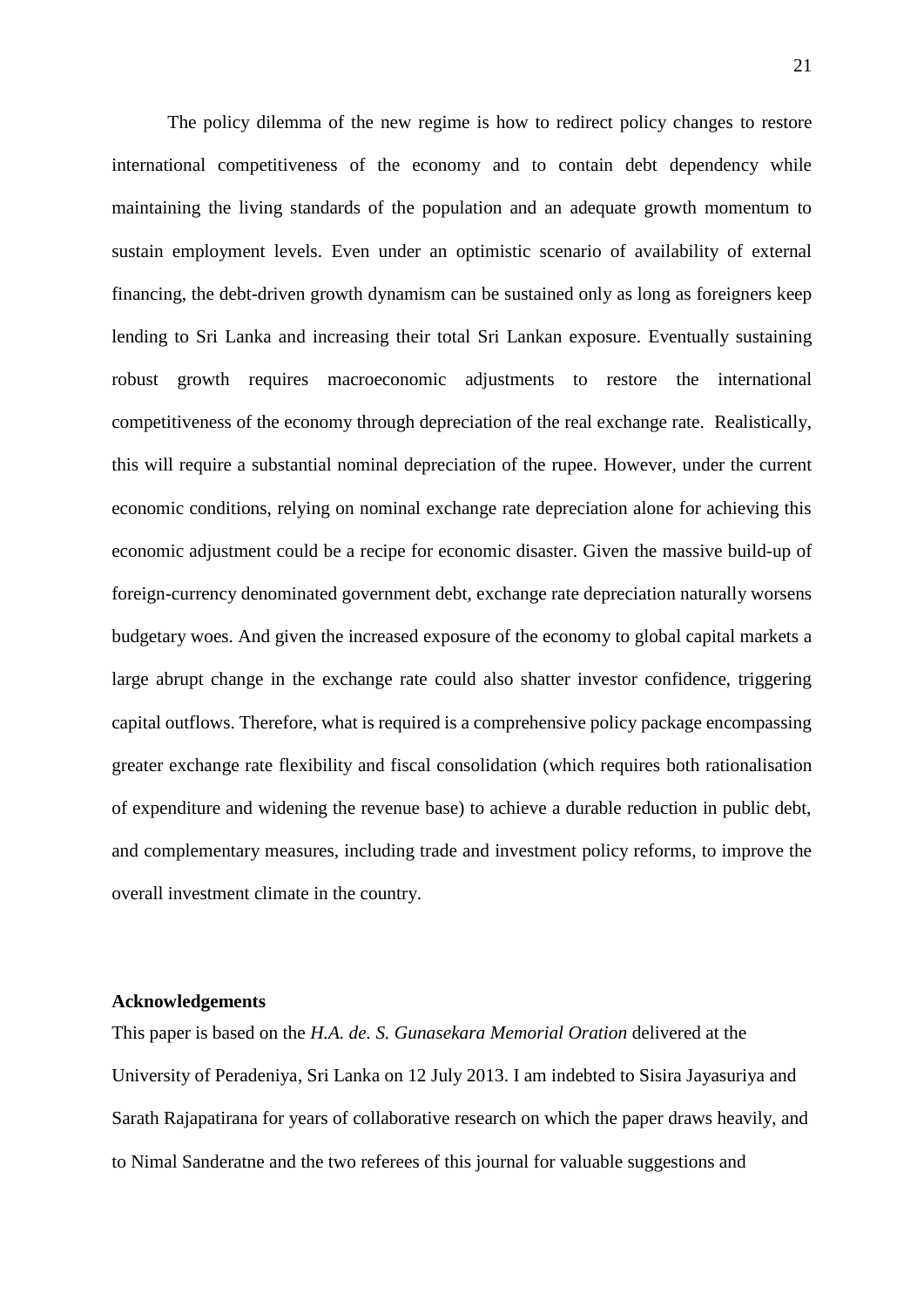comments.

## **Notes**

1

<sup>1</sup> For reviews of the related literature see Coyne et al.  $(2011)$ .

<sup>2</sup> 'Colombo .... [was] the "Clapham Junction" of ships voyaging in the East' (Arurachalam 1907, 324).

<sup>3</sup> For a comprehensive review of this debate, see Osmani (1994).

<sup>4</sup> Slow economic growth and high unemployment provided the breeding ground for a new radical youth movement, the Janatha Vimukthi Peramuna (JVP, the Peoples' liberation Front), which launched an armed uprising in 1971 to capture state power (Obeysekera 1974).

<sup>5</sup> For details on the reform process see Moore (1997), Snodgrass (1998) and Athukorala and Rajapatirana (2000).

<sup>6</sup> Article 157 of the new Constitution of Sri Lanka adopted in 1978. Following the nationalisation of the foreign-owned gas and petroleum outlets during 1962-1964, Sri Lanka became the first country against which the US government invoked the Hickenlooper Amendment requiring the suspension of US aid to countries expropriating US property without compensation (Olson 1977). The constitutional guarantee was, therefore, vital to restore investor confidence.

 $7$  For details on the courses and economic consequences of the ethnic conflict see Abeyratne (2004), Richardson (2005) and Bandarage (2009) . .

8 Unless otherwise stated, the data reported in the paper are from the *Annual Report* (various issues) of the Central Bank of Sri Lanka.

<sup>9</sup>There was also some foreign funds flowing to the treasury bill market following the opening of that market to foreign investors (with an aggregate ceiling of 10% of the outstanding treasury bill issues) (Central Bank of Sri Lanka 2012).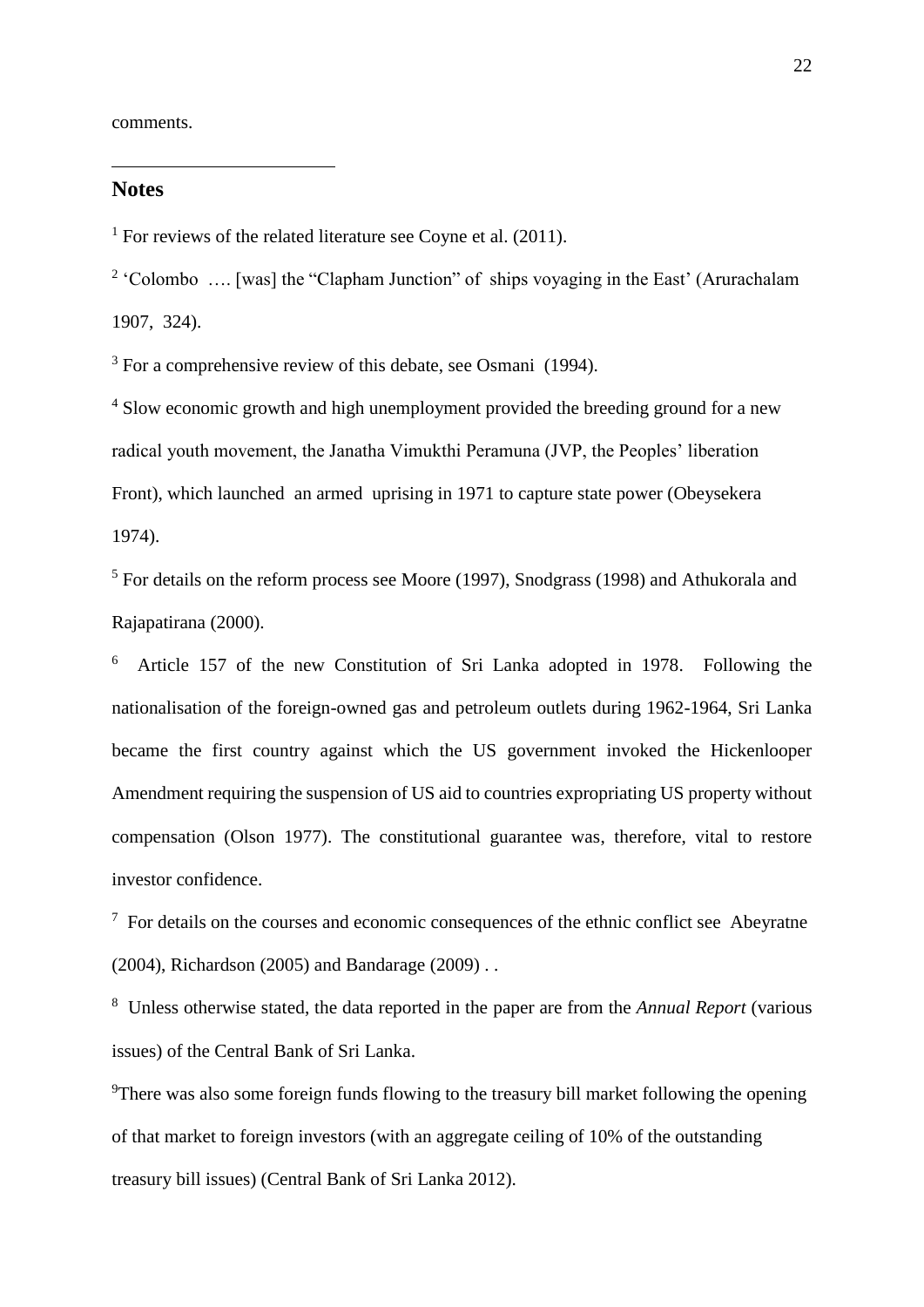<sup>10</sup> This comparison is based on real GDP growth rates for the period 1950-2013 (CBSL (2014), Special Statistical Appendix, Table 2).

<u>.</u>

<sup>11</sup> The data are based on the Household Income and Expenditure Survey (HIES) conducted by the Department of Census and Statistics, Sri Lanka.

<sup>12</sup> DCS has been the 'official' organisation responsible for compiling national accounts throughout. However the Central Bank started to compile national accounts independently with effect from 1959 because CDS data were normally available only after a considerable delay. During the ensuing years the Central Bank national accounts series, which was subject to periodic scrutiny by the International Monitory Fund, turned out to be the *de facto* official series used in monitoring the performance of the economy. The compilation of national accounts by the Central Bank was terminated in 2007.

 $13$  The only notable exception has been the export-oriented ready-made garment industry, which had already been well integrated within the global apparel value chain as a producer of upmarket apparel products (lingerie and fashion casual wear) thanks to trade-cum-investment liberalization reforms in the 1980s and 1990s.

<sup>14</sup> The figure is from the IMF World Economic Outlook Database

<sup>15</sup> Gross official reserves after netting out short-term (less than one year) contractual payment obligations and foreign exchange swap arrangements with domestic banks.

<sup>16</sup> See Jeanne and Ranciere (2011) and the works cited therein.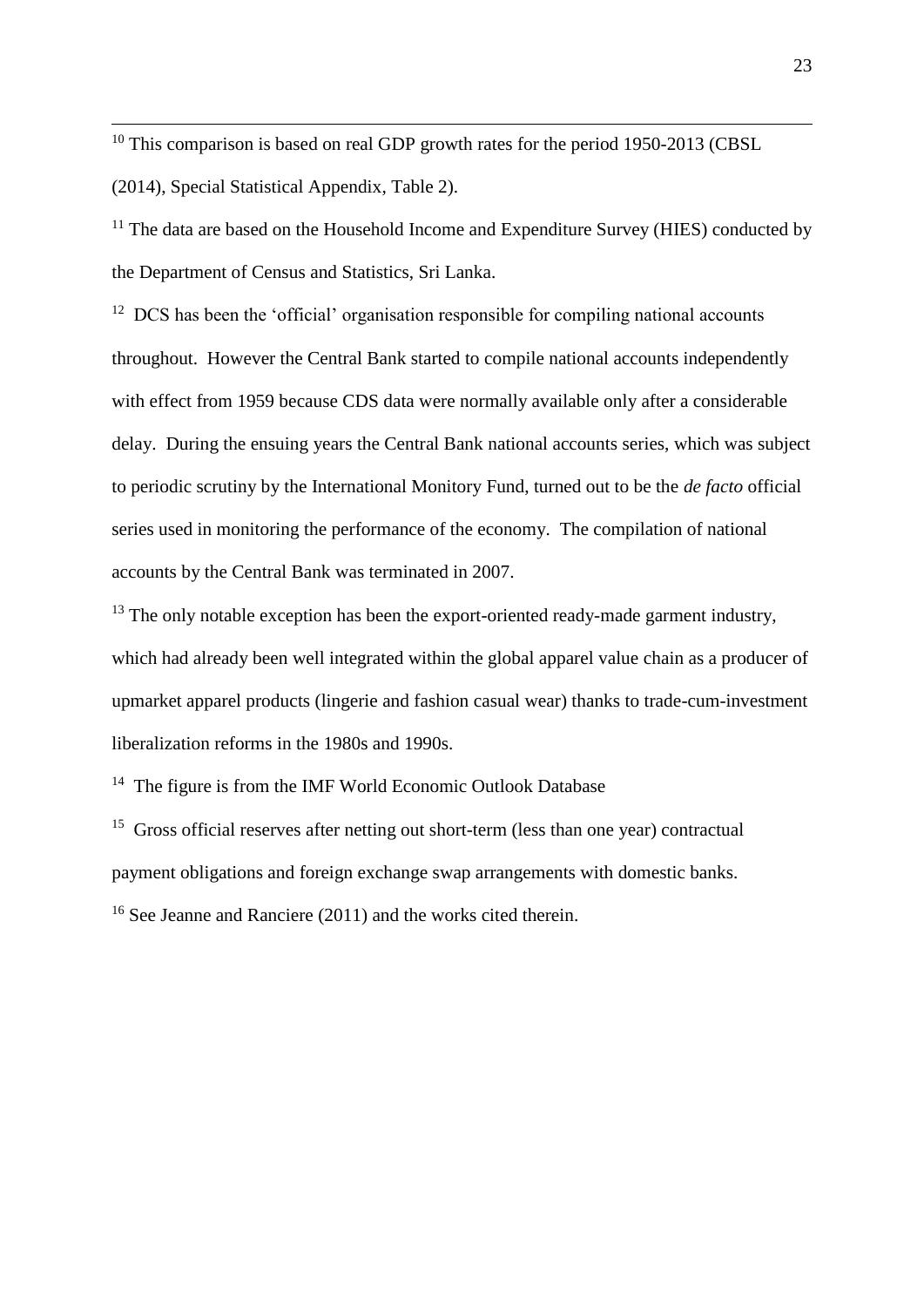## **References**

- Abeyratne, S. 2004. Economic roots of political conflict: The case of Sri Lanka. *World Economy* 27(8): 1295-1314.
- Aneez, S. and R. Sirilal. 2014. Sri Lanka Statistics Office to sack official for data manipulation claim, [http://in.reuters.com/article/2014/01/22/srilanka-economy-data](http://in.reuters.com/article/2014/01/22/srilanka-economy-data-idINL3N0KW3EL20140122)[idINL3N0KW3EL20140122.](http://in.reuters.com/article/2014/01/22/srilanka-economy-data-idINL3N0KW3EL20140122)
- Arunatilake, N., P. Jayawardena and D. Weerakoon. 2011. Sri Lanka. In *Migration, Remittances and Development in South Asia*, ed. S. Kelegama, 112-140. New Delhi: Sage.
- Arurachalam, P. 1907. Population: The island's races, religions, languages, castes, and customs. In *Twentieth Century impressions of Ceylon*, ed. A. Wright, 323-372. London: Lloyd's Greater Britain Publishing Company.
- Athukorala, P. 2012. Sri Lanka's trade policy: Reverting to dirigisme? *The World Economy*  35(12): 1662-1686.
- Athukorala, P. 2004. Manufactured exports and terms of trade of developing Countries: Evidence from Sri Lanka. *Journal of Development Studies* 36(5): 89-104.
- Athukorala, P. 2007. Outward-oriented Policy Reforms and Industrialization in Sri Lanka. *Economic Papers*. 26(4), 372-391.
- Athukorala, P. and S. Jayasuriya. 1994. *Macroeconomic Policies, Crises and Growth in Sri Lanka, 1969*–*1990* . Washington, D.C.: World Bank.
- Athukorala, P. and S. Rajapatirana. 2000. *Liberalisation and Industrial Transformation: Sri Lanka in International Perspective.* Oxford and Delhi: Oxford University Press.
- Athukorala, P. and P. G. Warr. 2002. Vulnerability to a currency crisis: lessons from the Asian experience. *The World Economy,* 25(1): 33-57.
- Bandarage, A. 2009. *The Separatist Conflict in Sri Lanka: Terrorism, Ethnicity, Political Economy*. London: Routledge.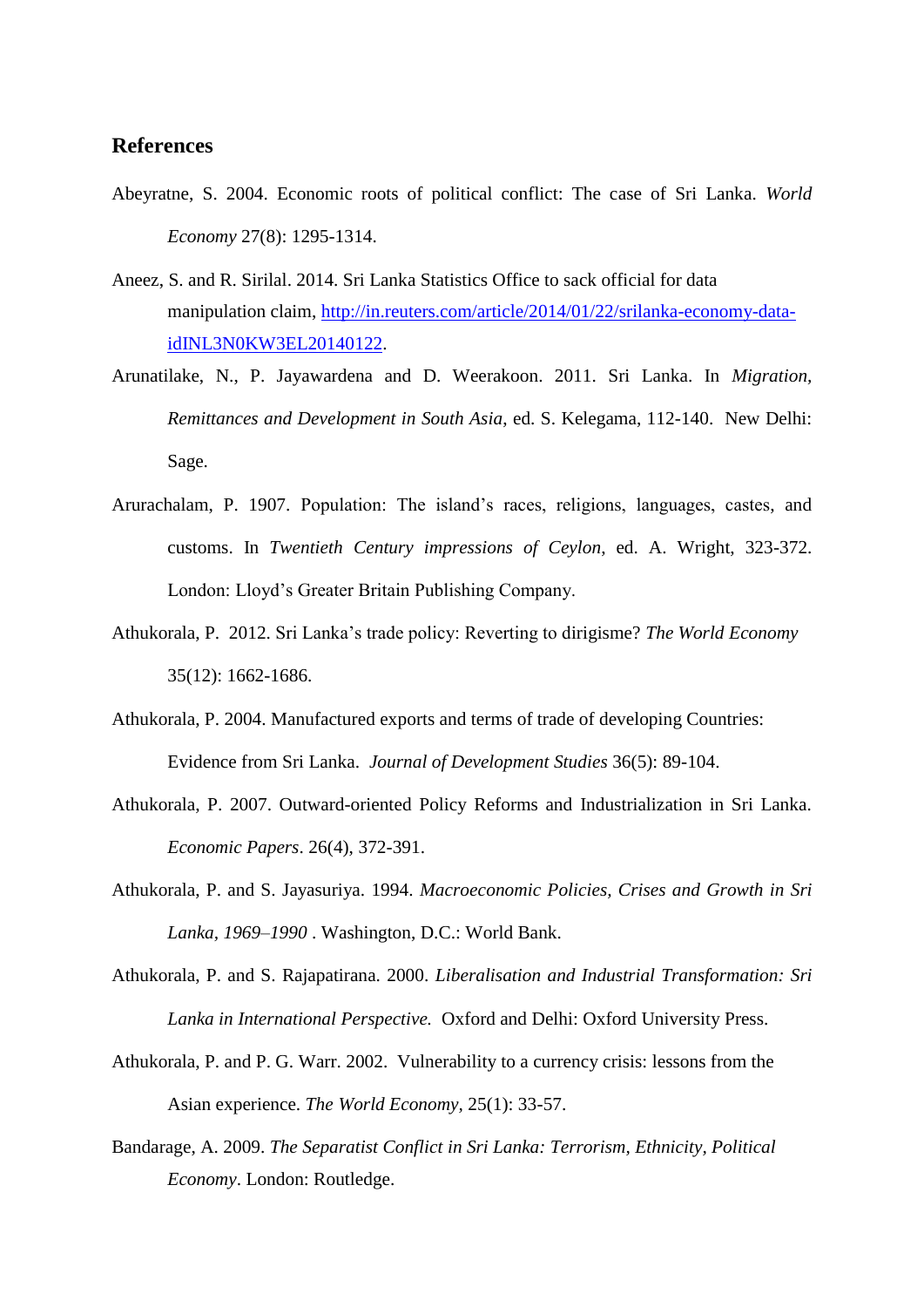- Bhalla, S. S. and P. Glewwe. 1986. Growth and equity in developing countries: A reinterpretation of the Sri Lankan experience. *World Bank Economic Review* 1(1): 35- 64.
- CBSL (Central Bank of Sri Lanka). 2012. *Public Debt Management in Sri Lanka: Performance in 2010 and Strategies for 2011 and Beyond*. Colombo: CBSL.
- CBSL (Central Bank of Sri Lanka). 2014. *Annual Report 2013.* Colombo: CBSL.
- Coyne, C. J. and R. L. Mathers. 2011. *The Handbook on the Political Economy of War*. Cheltenham, U.K: Edward Elgar,
- Cuthbertson, A. G. 1997. The trade policy review of Sri Lanka. *World Economy*, 20(5): 633- 648.
- de Silva, K. M. 1981. *A History of Ceylon*. Delhi: Oxford University Press.
- Dunham, D. and S. Jayasuriya. 2000. Equity, growth and insurrection: Liberalization and the welfare debate in contemporary Sri Lanka. *Oxford Development Studies* 28(1):97– 110.
- Fischer, S. 2001. 'Opening remarks at the IMF/World Bank international reserve policy issue forum', Washington DC: International Monetary Funds, [\(http://www.imf.org/external](http://www.imf.org/external%20/np/speeches/2001/042801.htm)  [/np/speeches/2001/042801.htm\)](http://www.imf.org/external%20/np/speeches/2001/042801.htm)
- Goodhand, J. 2012. Sri Lanka in 2011: Consolidation and militarization of the post-war regime. *Asian Survey*, 52(1): 130-137.
- Government of Sri Lanka. 2008. *Strategic Development Projects Act, No. 14 of 2008*. Sri Lanka: Government Publication Bureau.
- Government of Sri Lanka. 2010. *Sri Lanka: The Emerging Wonder of Asia: Mahinda Chintana vision for the future*. Colombo: Department of National Planning.
- IMF (International Monetary Fund). 2010. *Sri Lanka: Second and Third Review under the Stand-by Agreement*. Washington, DC: International Monitory Fund.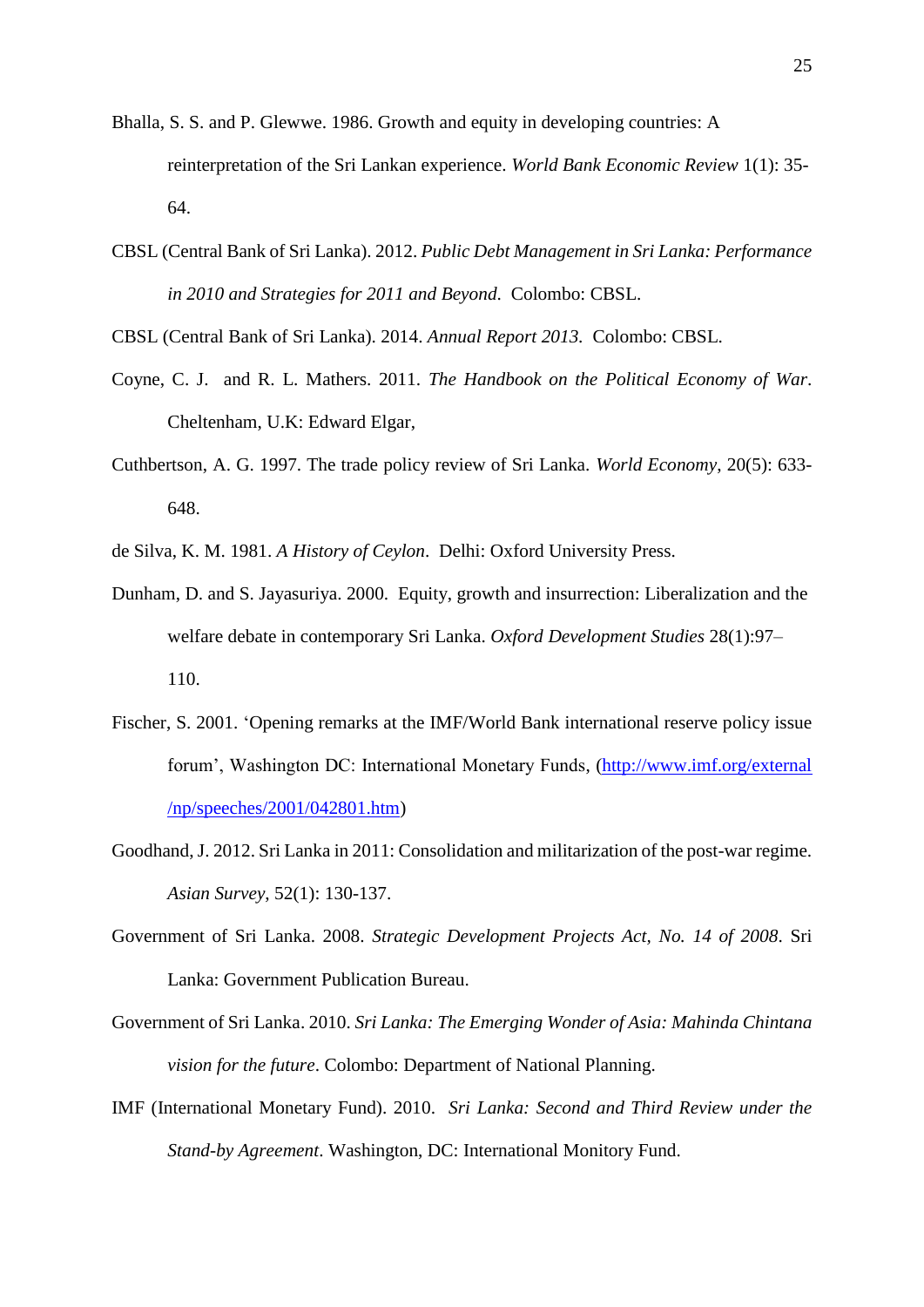- IMF (International Monetary Fund). 2013. *Sri Lanka: First Post-program Monitoring Discussion*. Washington, DC: IMF.
- IMF (International Monetary Fund). 2014. *Sri Lanka*: *Article IV Consultation and Second Post-Program Monitoring Discussion.* Washington, DC: IMF.
- Jeanne, O. and R. Ranciere. 2011. The Optimal Level of International Reserves For Emerging Market Countries: A New Formula and Some Applications\*. *The Economic Journal*, *121*(555), 905-930.
- Jiggins, J. 1976. Dismantling welfarism in Sri Lanka. *Overseas Development Institute Review*. A9(2): 84-104.Kaminski, B. and F. Ng. 2013. Revival of inward-orientation and its impact on Sri Lanka's performance in global markets. *WSiZ policy research working papers 2*. Washington DC: World Bank, 2013.
- Kravis, I. B. A. Heston and R. Summers. 1983. *World production and income: International Comparison of Real Gross Product.* Baltimore: Johns Hopkins University Press, 1982).
- Kumarage, Amal. 2014. The real cost of highway development: Who has got the numbers right?', *Sunday Times* (Colombo), 21 December.
- Law & Society Trust. 2012. *Mega development in Hambantota*. Colombo: Law & Society Trust.
- Ministry of Finance, Sri Lanka. 2013. *Annual report 2012.* Colombo: Ministry of Finance.
- Moore, M. 1997. Leading the left to the right: Populist coalitions and economic reforms. *World Development* 25(7): 1009-1028.
- Olson, R. S. 1977. Expropriation and international economic coercion: Ceylon and the West, 1961-65. *Journal of Developing Areas*, 11(2): 205-226.
- Osmani, S.R. 1994. Is there a conflict between growth and welfarism? The significance of the Sri Lanka debate. *Development and Change* 25(3): 387-421.
- Perkin, D. 2013. *East Asian development: Foundations and strategies.* Cambridge, MAS: Harvard University Press*.*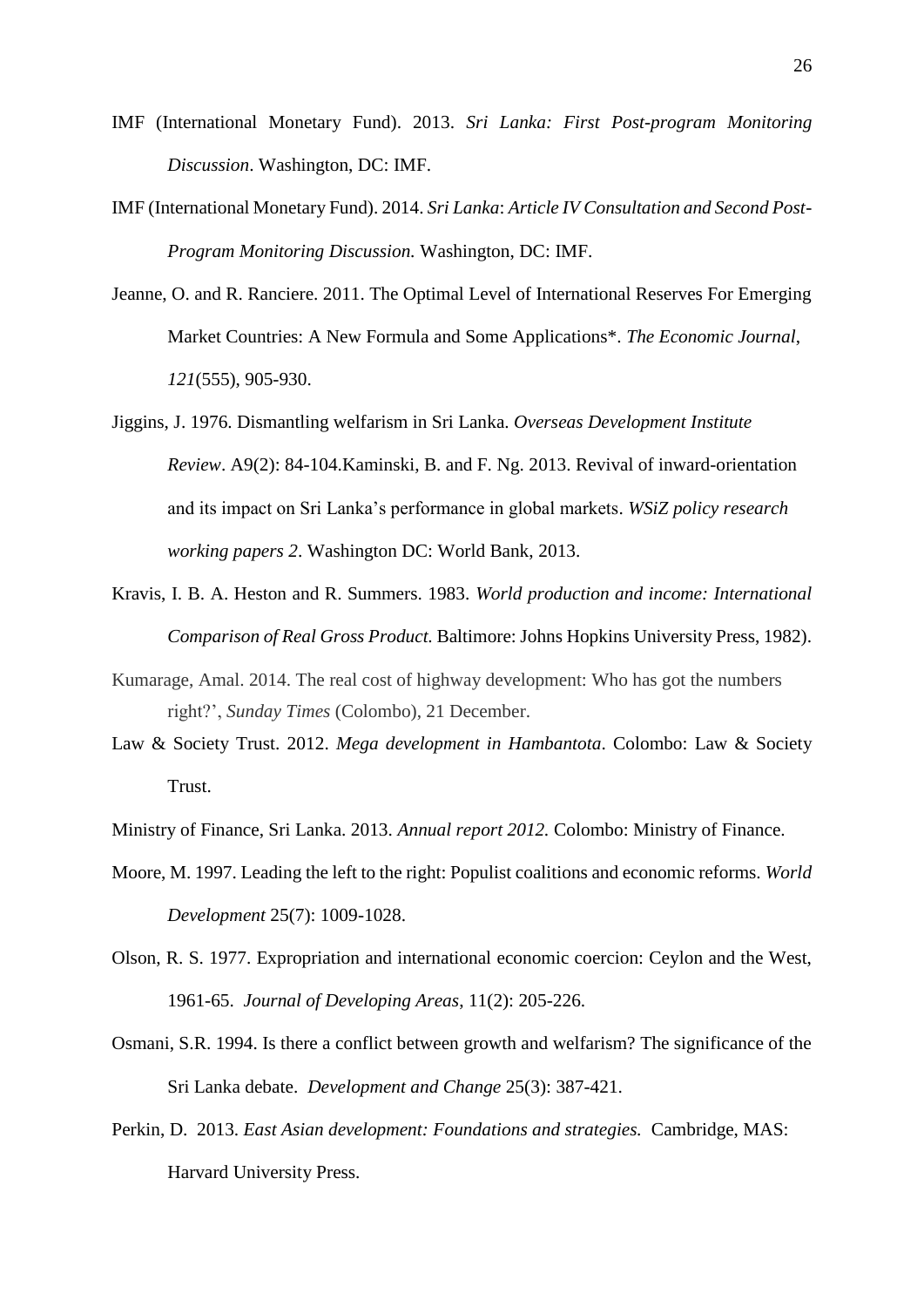- Pursell, G. 2011. Trade policy in South Asia. In *Handbook of South Asian Economies*, ed. R. Jha, 219-237. London: Routledge: 219-237.
- Rajapatirana, S. 2004. Industry policy. In *Economic Policy in Sri Lanka: Issues and Debates*, ed. S. Kelegama, 213-236. New Delhi: Sage.
- Rajapatirana, S. 2013. Export growth and appropriate macroeconomic policy: A necessary nexus. In *Way Forward for Sustained Growth, ed.* A.D.V. De S. Indraratna, S. Vidanagama and A. Wijesinghe, 16-71. Colombo: Sri Lanka Economic Association.
- Richardson, J. 2005. *Paradise poisoned: Learning about conflict, terrorism and development of Sri Lanka's civil wars*. Kandy, Sri Lanka: International Centre for Ethnic studies.
- Sarvananthan, M. 2014a. Inflation Administratively Deflated? The Sunday Times (Colombo), 3August. http://www.sundaytimes.lk/140803/business-times.
- Sarvananthan, M. 2014a. Illusory Economy versus the Real Economy in Sri Lanka. Ceylon Today, 7 April. http://www.ceylontoday.lk/91-61092
- Sarvananthan, M. 2015. Elusive economic peace dividend in Sri Lanka: All that glitter is not gold. *Geojournal* (forthcoming, published online: 13 March 2015).
- Shourie, A. 1974. Sri Lanka's national accounts: Notes for regression enthusiasts. *Marga Quarterly Journal*, 2(3): 21-42.
- SLDCS (Sri Lanka Department of Census and Statistics. 2015. *Household Income and Expenditure Survey 2012/13*, Colombo: SLDCS.
- Snodgrass, D. R. 1998. The economic development of Sri Lanka: A tale of missed opportunities. In *Creating Peace in Sri Lanka: Civil War and Reconciliation, ed.* R. I. Rotberg, 89-107. Washington D.C.: Brookings Institution Press.
- Uyangoda, J. 2010. Sri Lanka in 2009: From civil war to political uncertainty. *Asian Survey*, 50(1): 104-111.
- Weerakoon, D. 2013. Sri Lanka's external stability: Foreign debt and export earnings. *Talking Economics*. Colombo: Institute of Policy Studies', (http: [www.ips/lk/talkingeconomics/2013/05/](http://www.ips/lk/talkingeconomics/2013/05/)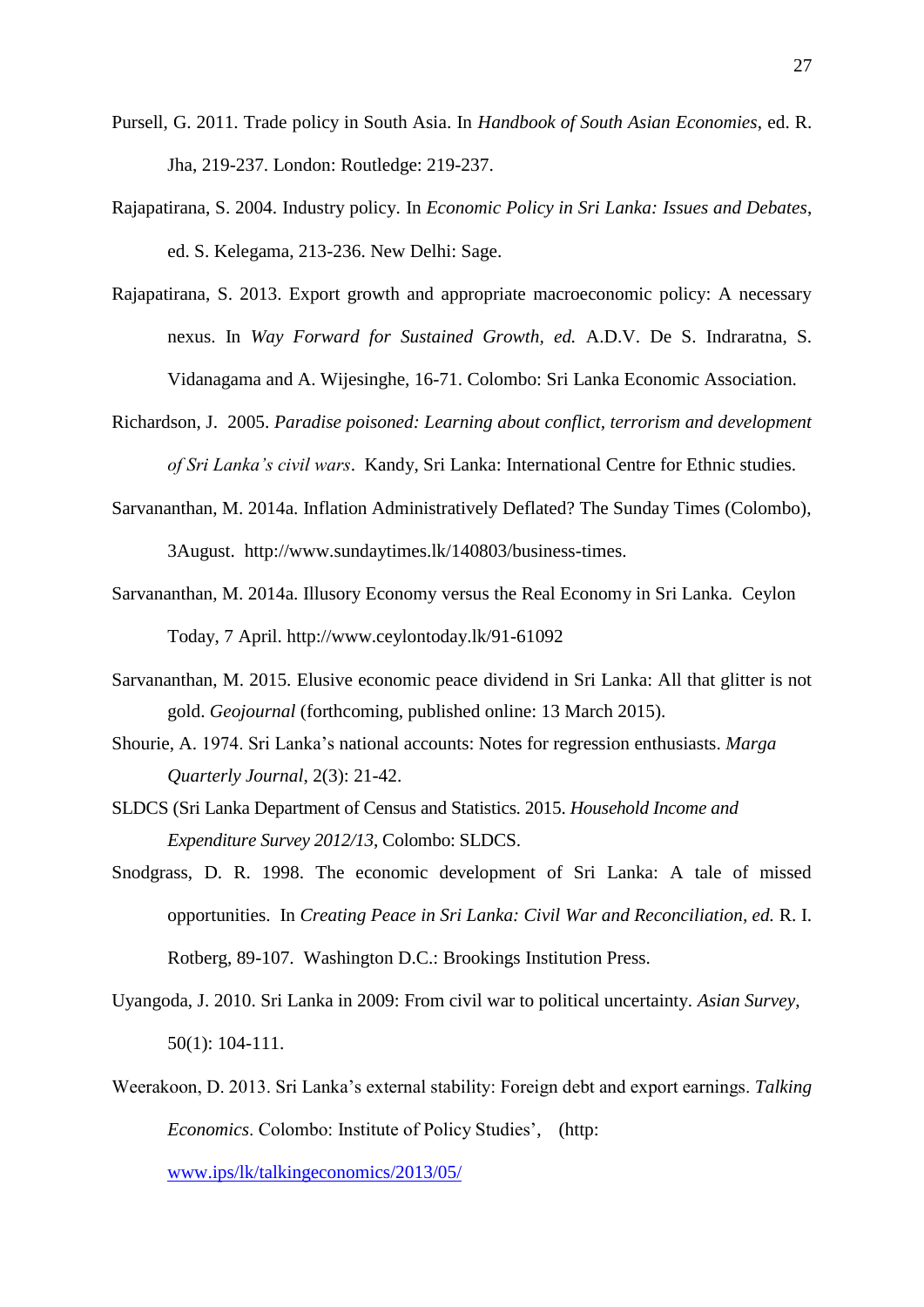World Bank. 2004. *Sri Lanka Development Policy Review* (Report no 29396-LK). Washington,

D.C.: World Bank.

WTO (World Trade Organisation). 2011. *Sri Lanka Trade Policy Review 2010*. Geneva: WTO.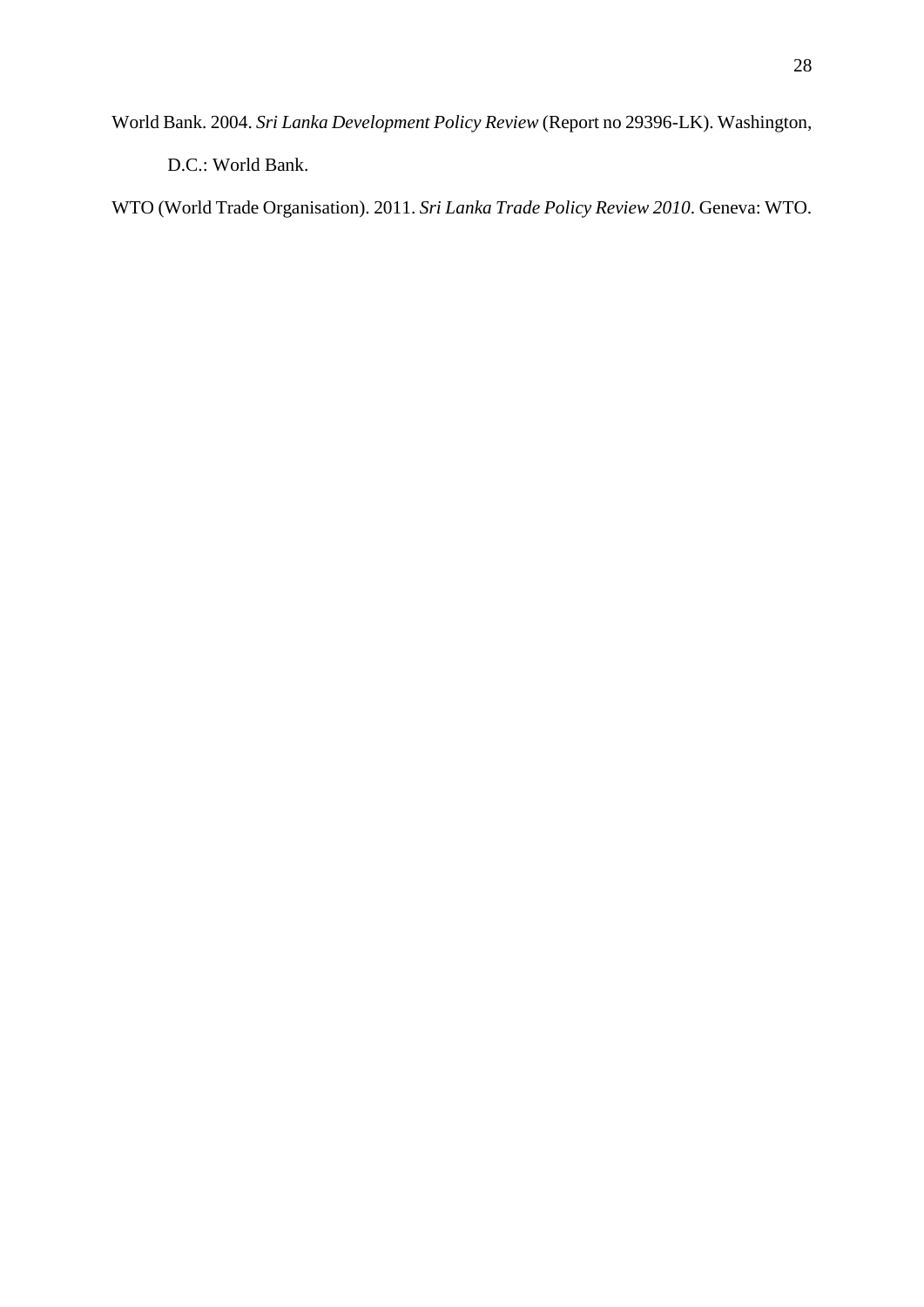|                                                              | 2004            | 2005            | 2006            | 2007            | 2008           | 2009   | 2010   | 2011              | 2012    | 2013              |
|--------------------------------------------------------------|-----------------|-----------------|-----------------|-----------------|----------------|--------|--------|-------------------|---------|-------------------|
| GNP per capita at current price, US\$                        | 1062            | 1241            | 1421            | 1617            | 2014           | 2057   | 2400   | 2836              | 2862    | 3191              |
| GNP per capita at constant (2005) price, US\$                | 1182            | 1241            | 1323            | 1400            | 1471           | 1505   | 1611   | 1727              | 1818    | 1920              |
| Real GDP (2002 price) growth (%)                             | 5.4             | 6.2             | 7.7             | 6.8             | 6              | 3.5    | 8      | 8.3               | 6.4     | 7.3               |
| Unemployment rate %                                          | 8.3             | 7.7             | 6.5             | 6               | 5.4            | 5.8    | 4.9    | 4.2               | 4.0     | 4.4               |
| Gross national saving $%$ of GDP)                            | $\overline{22}$ | 23.8            | 22.3            | 23.3            | 17.8           | 23.9   | 24.7   | 25.3              | 24.0    | $\overline{20.0}$ |
| Of which public saving                                       | $-3.7$          | $-2.6$          | $-2.2$          | $-1.6$          | $-2$           | $-3.7$ | $-2.1$ | $-0.9$            | $-1.0$  | $-0.8$            |
| Gross domestic investment(% of GDP)                          | 25.3            | 26.8            | $\overline{28}$ | $\overline{28}$ | 27.6           | 24.4   | 27.6   | $\overline{29.9}$ | 30.6    | 29.6              |
| Of which public investment                                   | 5.6             | 5.6             | 6.1             | 6.3             | 6.4            | 6.5    | 6.1    | 6.2               | 6.9     | 6.9               |
| Inflation (CPI) rate %                                       | 7.6             | 11.6            | 10              | 15.8            | 22.6           | 3.5    | 6.2    | 6.7               | 7.6     | 6.9               |
| <b>Government finance</b>                                    |                 |                 |                 |                 |                |        |        |                   |         |                   |
| Budget deficit (% of GDP)                                    | $-7.5$          | $-7$            | $-7$            | $-6.9$          | $-7$           | $-9.9$ | $-8$   | $-6.9$            | $-6.5$  | $-5.9$            |
| Budget deficit (% of total revenue)                          | 100.6           | 93.8            | 96.5            | 94.2            | 99.2           | 134.3  | 107.2  | 102.1             | 112.6   | 111.5             |
| Public debt outstanding (% of GDP)                           | 102.3           | 90.6            | 87.9            | 85              | 81.4           | 86.2   | 81.9   | 78.5              | 79.2    | 78.2              |
| Of which foreign $debt^2$                                    | 47.6            | $\overline{39}$ | 37.6            | 37.1            | 32.9           | 36.4   | 36.1   | 35.6              | 36.5    | 34.1              |
| <b>External sector</b>                                       |                 |                 |                 |                 |                |        |        |                   |         |                   |
| Exchange rate, US\$/Rp                                       | 101.2           | 100.5           | 104             | 110.6           | 108.3          | 114.9  | 113.1  | 110.5             | 127.6   | 129.1             |
| Nominal effective exchange rate $(2004 = 100)^1$             | 100             | 100.2           | 104.3           | 117             | 115.8          | 116    | 115.7  | 115.9             | 126.9   | 125.6             |
| Real effective exchange rate $(2004 = 100)^1$                | 100             | 92.8            | 90.6            | 90.5            | 77             | 75.1   | 73.4   | 71.9              | 77.4    | 73.8              |
| Trade balance (% of GDP)                                     | $-10.9$         | $-10.3$         | $-11.9$         | $-11.3$         | $-14.7$        | $-7.4$ | $-9.7$ | $-16.4$           | $-15.8$ | $-9.4$            |
| Exports (FOB)                                                | 27.9            | 26.0            | 24.3            | 23.6            | 19.9           | 16.8   | 17.4   | 17.8              | 16.4    | 15.5              |
| Imports (CIF)                                                | 38.7            | 36.3            | 36.3            | 34.9            | 34.6           | 24.3   | 27.1   | 34.2              | 32.3    | $\overline{26.9}$ |
| Current account balance (% of GDP)                           | $-3.1$          | $-2.7$          | $-5.3$          | $-4.3$          | $-9.5$         | $-0.5$ | $-2.9$ | $-7.8$            | $-6.6$  | $-3.9$            |
| Gross foreign-exchange reserves $(US\$ million) <sup>3</sup> | 1834            | 2508            | 2526            | 3062            | 1594           | 4897   | 6410   | 5758              | 6677    | 70415             |
| In months of imports                                         | 2.8             | 3.4             | 3.3             | 3.7             | 1.4            | 3.9    | 3.5    | 3.2               | 3.6     | 3.3               |
| Net foreign-exchange reserves US\$ million)                  |                 | $---$           | $\overline{a}$  | $\overline{a}$  | $---$          | 4150   | 5072   | 4011              | 4162    | 4597              |
| In months of imports                                         | $---$           | $---$           | $---$           | $---$           | $\overline{a}$ | 3.3    | 2.8    | 2.3               | 2.2     | 2.2               |
| Foreign direct investment <sup>4</sup> (US\$ million)        | 217             | 234             | 480             | 603             | 752            | 404    | 478    | 956               | 941     | $\overline{919}$  |

**Table 1. Sri Lanka: Selected Macroeconomic Indicators, 2004-2012**

*Source*: Data on net foreign-exchange reserves are from IMF (2013 and 2014); all other data are compiled from Central Bank of Sri Lanka, *Annual Report* (various years).

*Notes*:

1. Original Central bank index inverted: an increase (decree) implies depreciation (appreciation)

2. The figures reported here do not include purchase of treasury bills by foreign investors, which increased from US\$ 63 million (0.1% of GDP) to US\$ 92 million (1.6% of GDP) in 2012.

- 3. Net of Asian Clearance Union debit balances.
- 4. Net of foreign-currency loans received by the enterprises approved by the Board of Investment.
- 5. Provisional.
	- --- Data not available